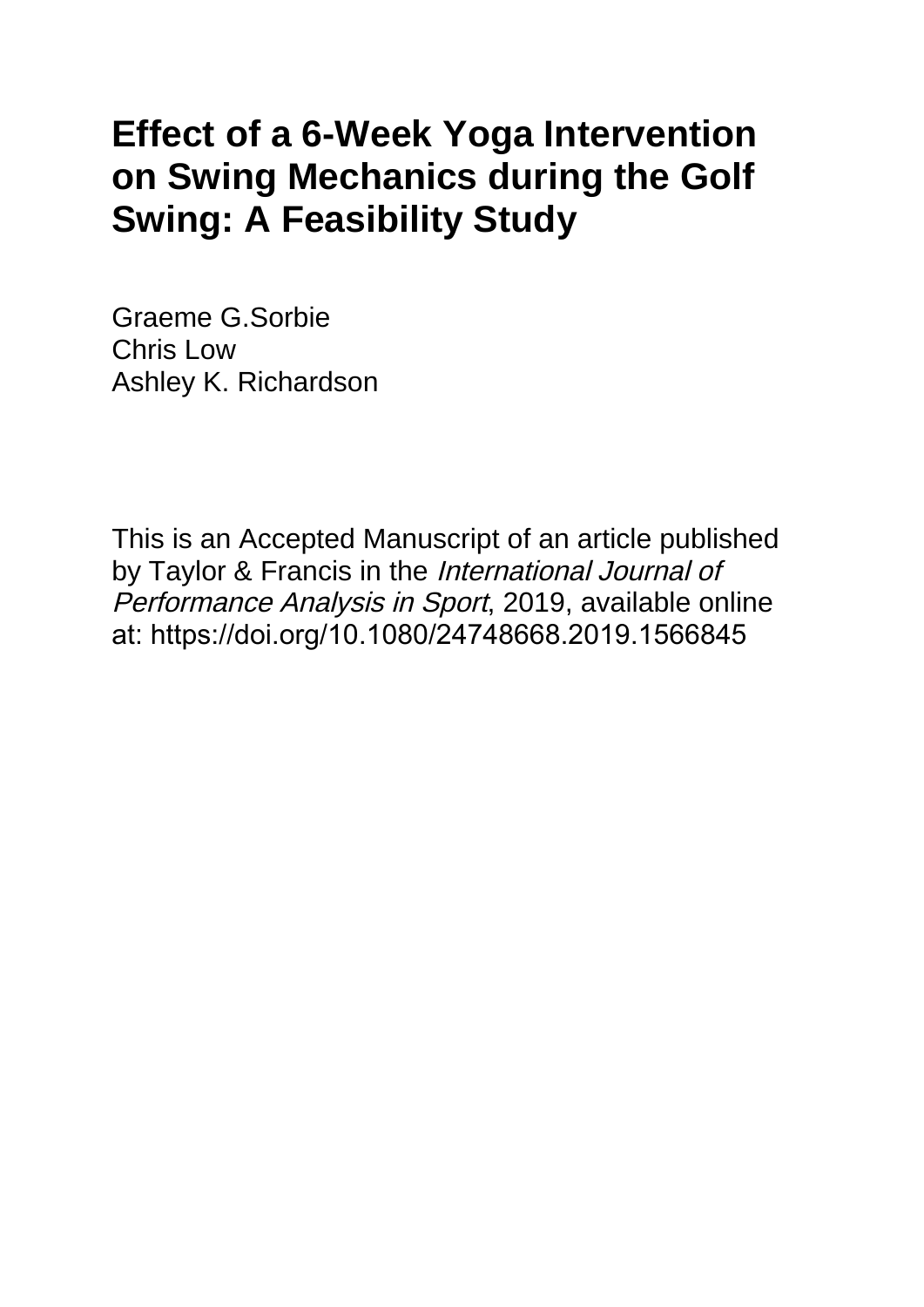| $\mathbf{1}$   | Effect of a 6-Week Yoga Intervention on Swing Mechanics during the Golf Swing: A                |
|----------------|-------------------------------------------------------------------------------------------------|
| $\overline{2}$ | <b>Feasibility Study</b>                                                                        |
| 3              |                                                                                                 |
| 4              | <b>Running head:</b> The influence of a yoga training programme on golf swing mechanics.        |
| 5              |                                                                                                 |
| 6              | Location of study: Abertay University Biomechanics Laboratory                                   |
| 7              |                                                                                                 |
| 8              | Graeme G. Sorbie, <sup>1</sup> Chris. Low, <sup>1</sup> and Ashley K. Richardson <sup>1</sup>   |
| 9              | <sup>1</sup> School of Social & Health Sciences, Sport and Exercise, Abertay University, United |
| 10             | Kingdom.                                                                                        |
| 11             |                                                                                                 |
| 12             | Address correspondence to Dr. Graeme Sorbie, School of Social & Health Sciences, Sport          |
| 13             | and Exercise, Abertay University, United Kingdom; Dundee, DD1 1HG, Email:                       |
| 14             | g.sorbie@abertay.ac.uk, Tel No: +44 (0)1382 308015, ORCID ID: 0000-0002-3362-267X.              |
| 15             |                                                                                                 |
| 16             | <b>Funding:</b> No external funding received.                                                   |
| 17             |                                                                                                 |
| 18             |                                                                                                 |
| 19             | <b>Conflict of Interest Disclosure:</b> The authors have no conflict of interest to disclose.   |
| 20             |                                                                                                 |
| 21             |                                                                                                 |
| 22             |                                                                                                 |
| 23             |                                                                                                 |
| 24             |                                                                                                 |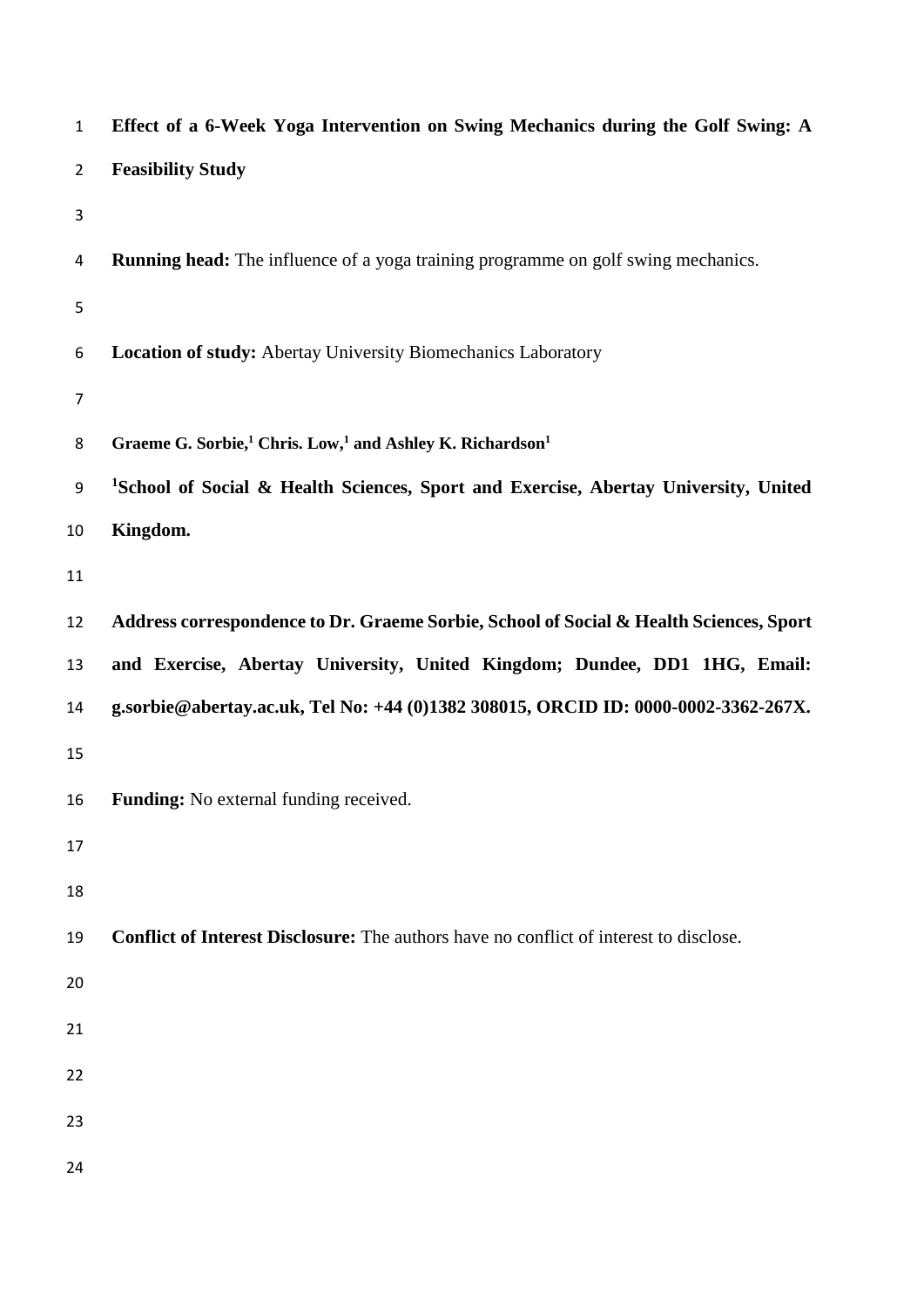#### **ABSTRACT**

 Recent evidence suggests that participating in physical conditioning programmes can improve golf performance, however, the effectiveness of a yoga intervention has yet to be investigated. The aim of the current study was to investigate the effectiveness of a six-week yoga intervention on golf swing mechanics. Ten male golfers participated in the laboratory-based- study. Golf swing mechanics were collected from two testing sessions, before and after the six- week yoga intervention, using the Vicon motion capture system. Following the six-week yoga intervention, significant changes were observed between the yoga and control group in X-33 Factor (P < 0.05) and a medium effect ( $d > 0.50$ ) observed. No significant changes (P > 0.05) 34 and no effect ( $d < 0.20$ ) were observed in the X-Factor stretch. Significant changes ( $P \le 0.05$ ) 35 and a medium effect  $(d > 0.50)$  were observed for the pelvis rotations following the yoga intervention, however, no differences were observed in torso rotations or hand velocities (P > 0.05). The findings of this feasibility study suggest that yoga may be a promising intervention in helping to improve golf swing mechanics, however, future research is required to confirm the effect of the use of yoga during the golf swing due to the sample size.

 **Key words:** Biomechanics, Flexibility, Movement, ROM, Motion Analysis, Performance 

**Word Count:** 5466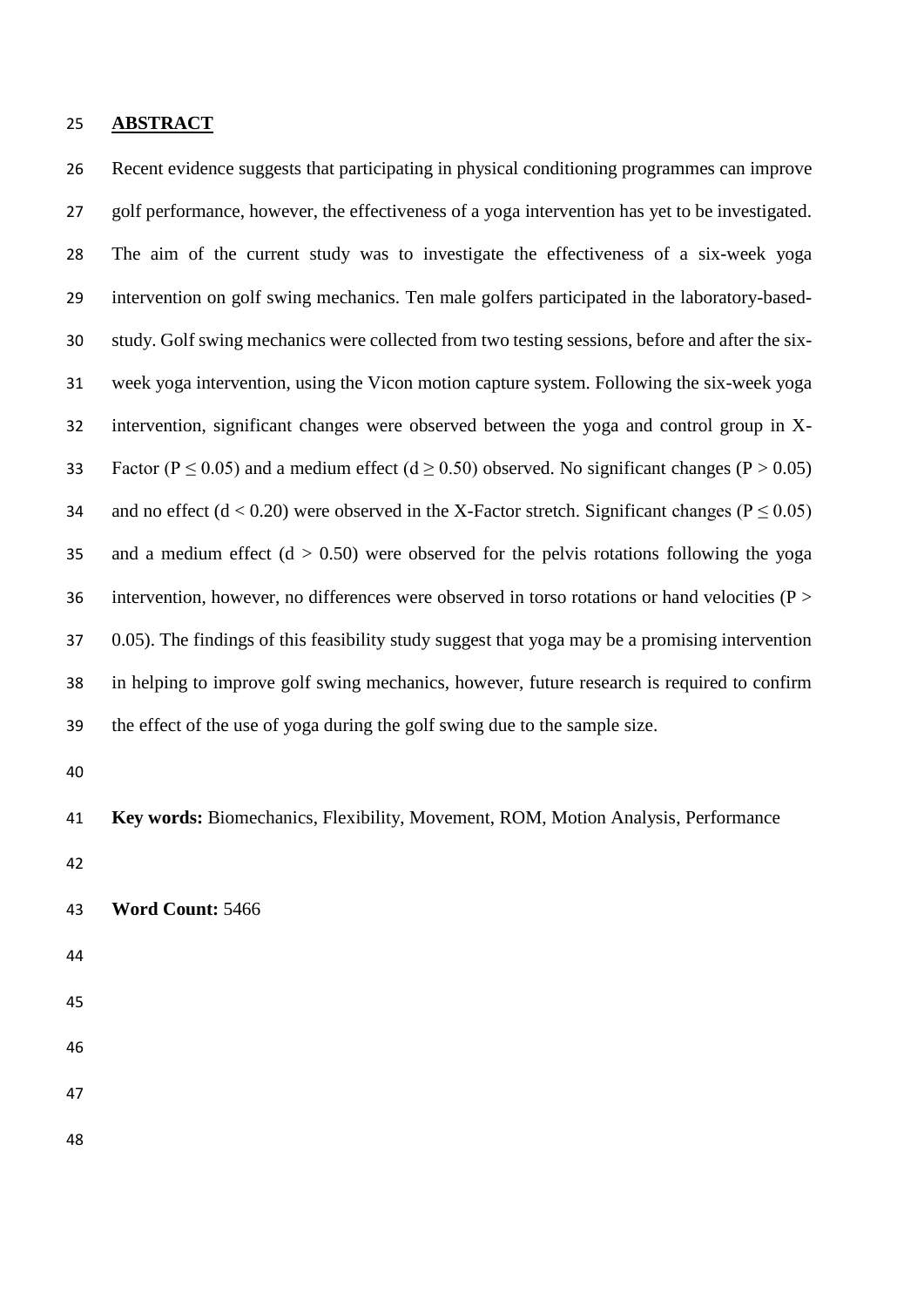## **INTRODUCTION**

 Flexibility and mobility are vital for optimal performance when performing skills in various sports (Cools et al., 2010; Sell, Tsai, Smoliga, Myers, & Lephart, 2007; Young, Clothier, Otago, & Liddell, 2004). In order to perform the golf swing proficiently, a golfer must display a good level of flexibility and mobility in order to maximise long game performance (Joyce, 2016), therefore, these attributes are more commonly found in lower handicap or professional golfers (Joyce, 2016; Tilley & Macfarlane, 2012). It has been previously reported that an increase in range of motion (ROM) around the shoulder, pelvis and torso regions can enable greater rotation during the backswing, which can increase angular velocity (Chettle & Neal, 2001) and, in turn, increase club head velocity during the downswing (Keogh & Hume, 2012). Furthermore, displaying a good level of flexibility during the golf swing can be an important factor when aiming to improve posture during set-up and prevent injury caused by excessive stress on joints (Farrally et al., 2003). The hips, torso and shoulders are common sites of inflexibility in golfers, as the set-up position renders a repetitive bent over posture (Farrally et al., 2003) which can have negative effects on performance (Joyce, 2016).

 The separation of the hips (pelvic region) and torso (thorax region) at the top of the backswing is a key component when aiming to maximise distance during the golf swing (Joyce, 2016), and has been the focus of many golf performance and injury prevention studies in recent years (Cole & Grimshaw, 2008a, 2008b; Henry, Berglund, Millar, & Locke, 2015; Joyce, 2016; Myers et al., 2008; Sell et al., 2007; Sorbie, Gu, Baker, & Ugbolue, 2018). The separation of the hips and torso areas during the golf swing is known as the X-Factor (Joyce, 2016). In addition to the X-Factor, the X-Factor stretch is becoming increasingly popular within golf scientific research (An, Wulf, & Kim, 2013; Cheetham, Martin, Mottram, & St. Laurent, 2001; Henry et al., 2015; Sorbie et al., 2018). The X-Factor stretch refers to the additional rotation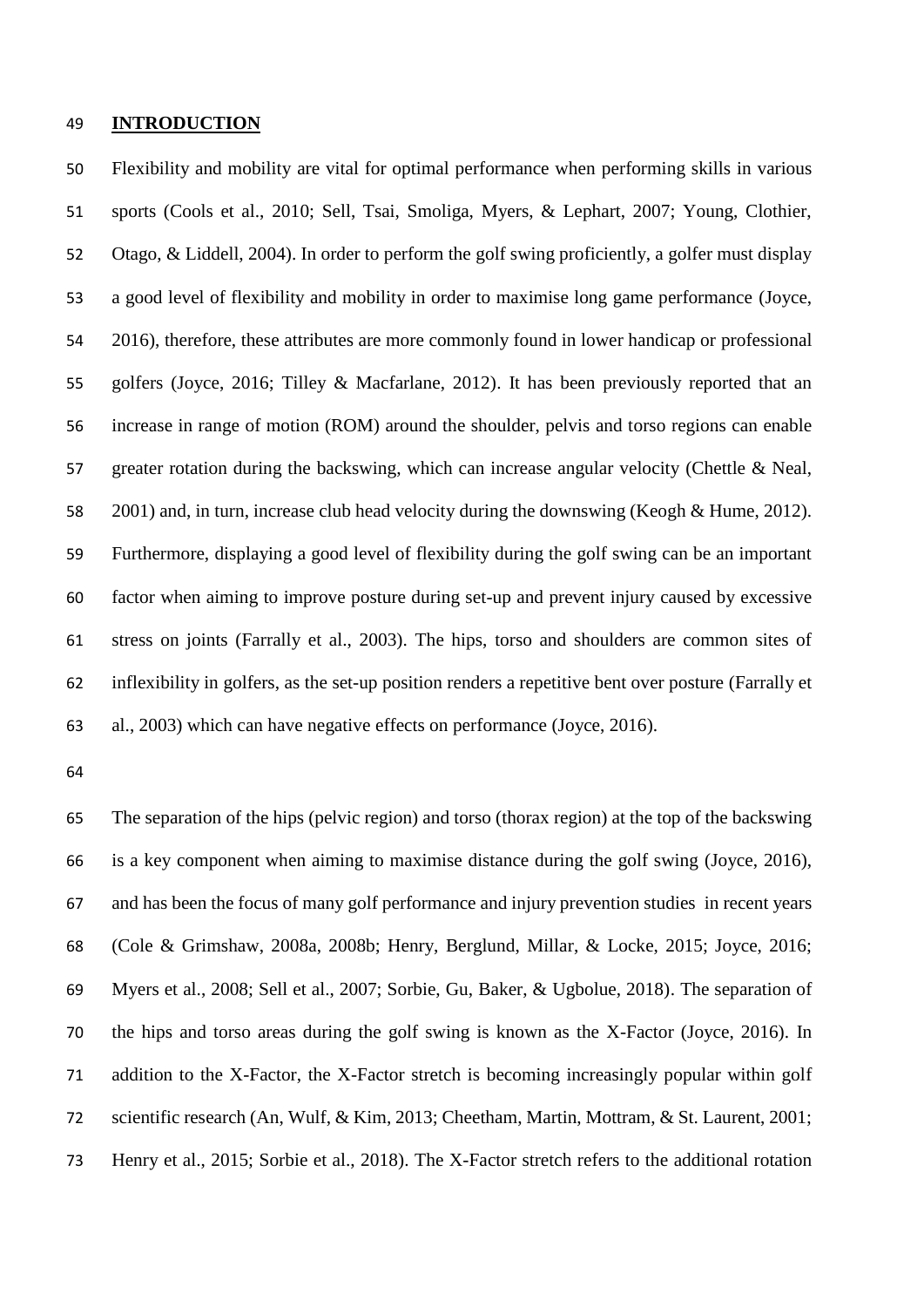that occurs between the hips and torso areas in the early stage of the downswing (Sorbie et al., 2018). In order to increase the X-Factor at the top of the backswing and display an X-Factor stretch during the initiation of the downswing, a golfer must display a good level of flexibility around the pelvis and torso regions (Joyce, 2016). Greater X-Factor angles are often attributed to lower handicap and elite golfers (Joyce, 2016). For example, Cole & Grimshaw, (2008b) 79 found a significant difference in the X-Factor between low handicap (<10) golfers (61.4  $\pm$  10.8  $\degree$ ) and high handicap (>18) golfers (54.1  $\pm$  15.0 °). Zheng et al., (2008) found similar significant 81 differences in the X-Factor angle when testing PGA Tour players (56.0  $\pm$  4.0 °) and high 82 handicap golfers  $(48.0 \pm 2.0$ <sup>o</sup>).

84 In addition to reduced skill level, an individual's physical limitations, such as muscular strength and flexibility levels, have a strong influence on the effectiveness of the X-Factor and X-Factor stretch (Hellström, 2009), and this ultimately has a negative effect on driving performance (Joyce, 2016). In order to improve these attributes, golf specific strength and conditioning programmes are becoming prominent for golfers (Henry et al., 2015; Lehman, 2006; Lephart, Smoliga, Myers, Sell, & Tsai, 2007; Lindsay & Horton, 2006). The main aim of many of these programmes is to increase strength, power, and flexibility in order to improve performance and reduce injury risk within the sport (Doan, Newton, Kwon, & Kraemer, 2006; Keogh et al., 2009; Sell et al., 2007). Bull & Bridge, (2012) found that, following an 8-week plyometric 93 training intervention, X-Factor at the top of the backswing increased from  $61.0 \pm 8.0$  ° to 68.0  $\pm$  11.0 °. Furthermore, this increase in the X-Factor enabled golfers to increase club head velocity by 4.7% and driving distance by 5.9% following the intervention. There is limited research regarding flexibility interventions and their relationship with the X-Factor and X-Factor stretch; however, by improving flexibility, it is suggested that golfers are able to create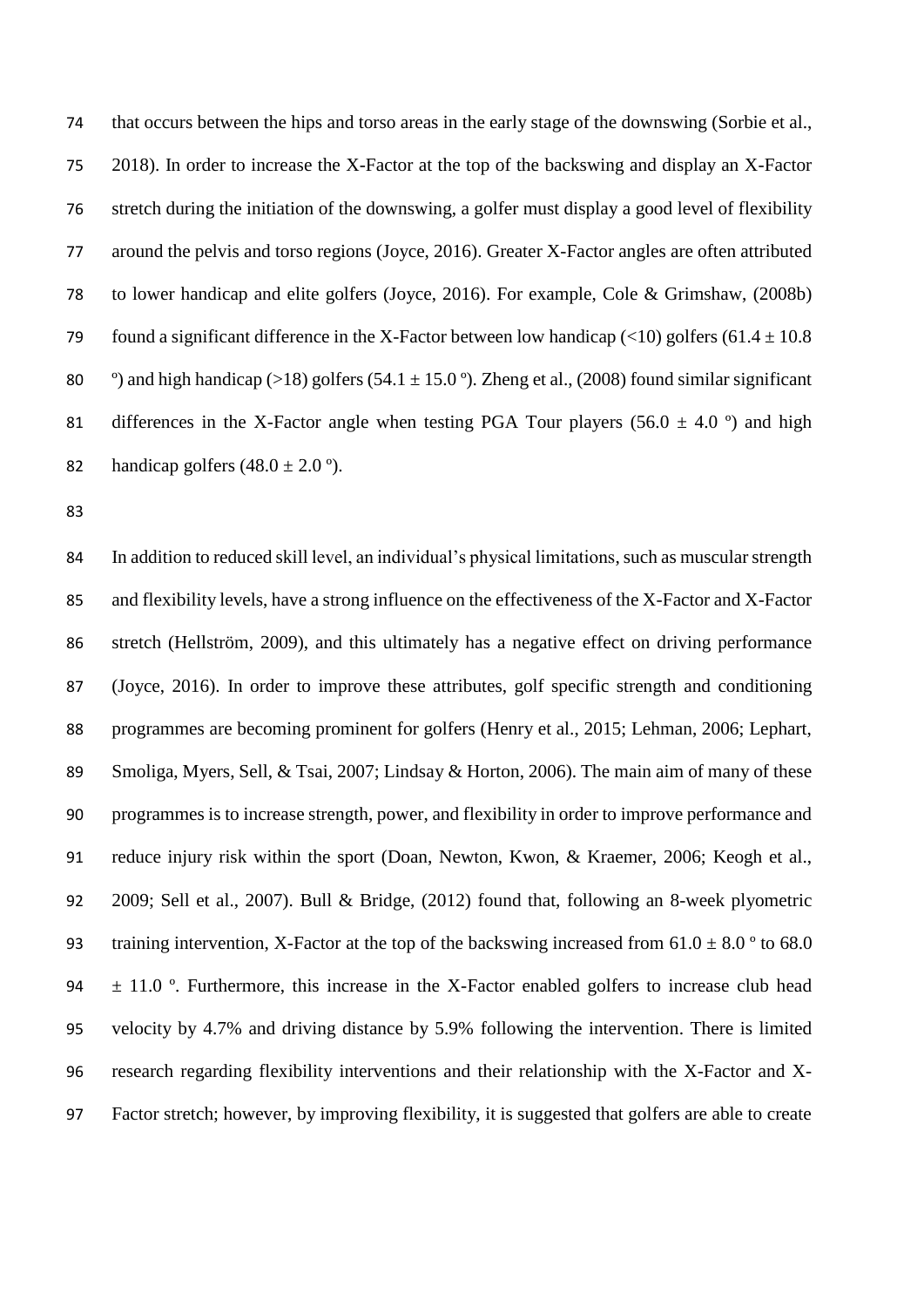faster club head speed, due to an increased range of motion in the backswing (Chu, Sell, & Lephart, 2010; Draovitch & Simpson, 2007).

 Yoga has become a popular method of flexibility training in many sports, including golf (Briegel-Jones, Knowles, Eubank, Giannoulatos, & Elliot, 2013). Yoga is suggested to improve muscular strength (Gothe, Kramer, & Mcauley, 2014) and range of motion (Amin & Goodman, 104 2014), which are all key components in performing the golf swing proficiently (Draovitch  $\&$  Simpson, 2007). Many yoga poses use body weight against gravity to exert force, which can improve muscular strength (Gothe et al., 2014). Golfers need a high level of muscular strength to achieve a powerful golf swing, especially within the trunk area, as this will affect a golfer's maximum thorax and club head velocities (Draovitch & Simpson, 2007). Furthermore, it has been reported that regular yoga practice will improve an individual's range of motion (Amin & Goodman, 2014), however, this is yet to be found in relation to the golf swing.

 Therefore, the aim of the current study was to determine the effectiveness of a six-week yoga intervention with the aim of improving the X-Factor and X-Factor stretch during the golf swing. Furthermore, the current study aimed to examine the pelvis and torso rotation and lead hand velocity during the golf swing following the yoga intervention. It was hypothesized that performing a yoga training programme would improve golf swing mechanics and, therefore, increase the long game performance of the golfer.

#### **METHODS**

## **Experimental Approach to the Problem**

 In order to examine the given hypothesis of the current investigation, a randomized controlled pre and post-test experimental design was used. Two groups of single handicap golf players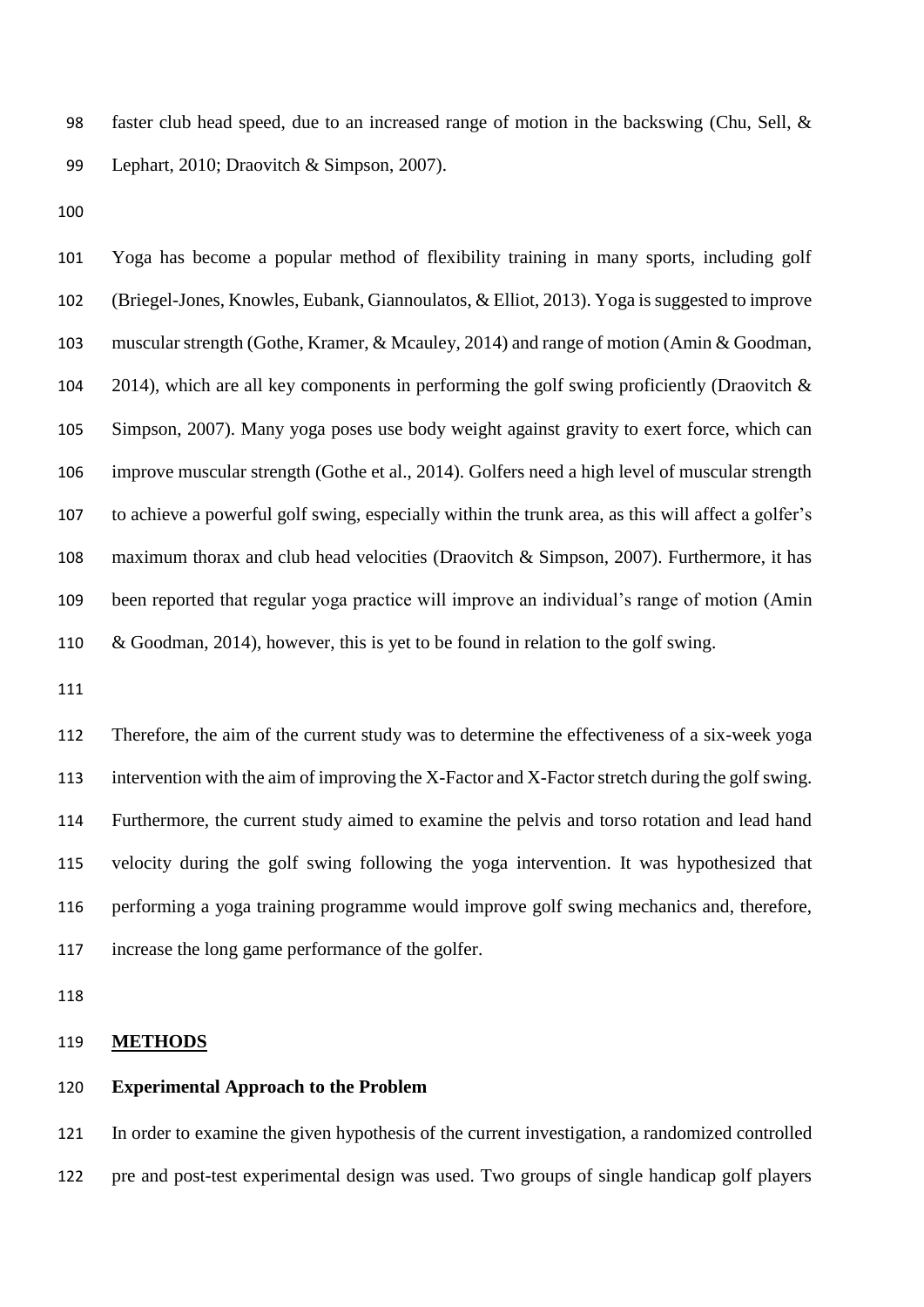were randomized either into a six-week yoga intervention group or control group. This was to examine the effect of yoga training on the X-Factor, X-Factor stretch, pelvis and torso rotation and lead hand velocity during the golf swing.

# **Participants**

 Ten right-handed male amateur golfers volunteered to participate in this study. Five 129 participants were randomized into an experiment group (mean  $\pm$  SD age: 19.60  $\pm$  2.30 years; 130 stature: 179.66  $\pm$  5.80 cm; body mass: 87.04  $\pm$  17.86 kg and handicap: 5.00  $\pm$  3.00) and five 131 participants into a control group (mean  $\pm$  SD age: 25.20  $\pm$  5.02 years; stature: 184.02  $\pm$  4.80 132 cm; body mass:  $83.89 \pm 14.99$  kg and handicap:  $5.20 \pm 4.71$ ). Additional anthropometric measurements (shoulder offset, elbow width, wrist width, hand thickness, leg length, knee width, ankle width) were recorded during the initial stages of the testing process in order to run a customized Golf Model (Sorbie et al., 2018). Low handicap golfers were selected to participate in the study as it provided a representative sample of the population, whilst excluding the probability of technique having a major influence on results (Joyce, Burnett, Cochrane, & Reyes, 2016). Participants had to be free of any musculoskeletal injuries for a period of three months prior to the study, as these factors may limit flexibility and golf swing attributes (Lindsay & Horton, 2006). Participants were also required to undertake no conditioning or resistance training 48 hours prior to the testing sessions. All participants completed a consent form and physical readiness questionnaire before participating in the current study. Full ethical approval was granted from Abertay University, School of Health Sciences prior to data collection.

- 
- 
-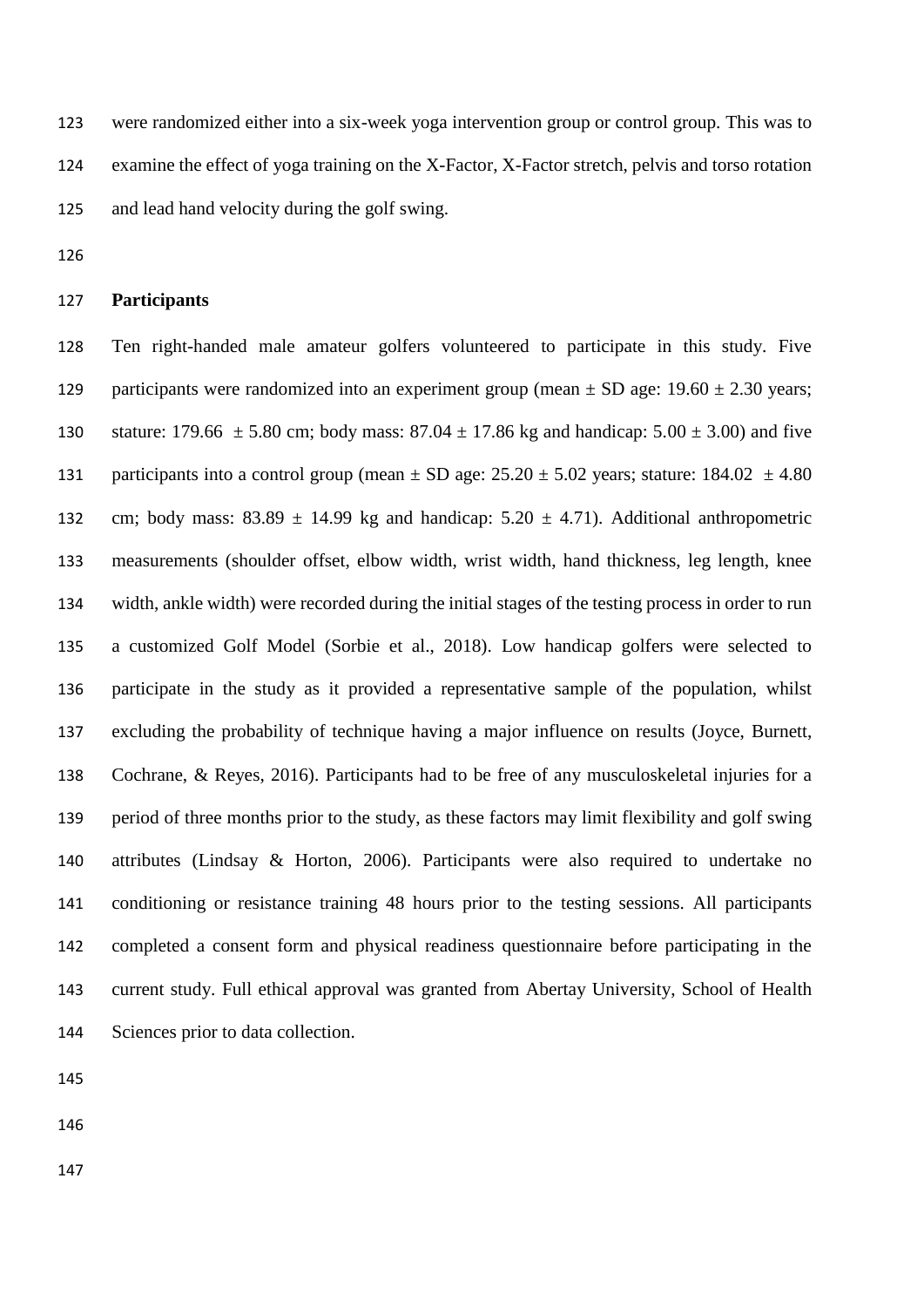#### **Experimental Procedure**

 All participants performed a standardized warm up, which consisted of a moderate paced run for 2.5 minutes. Participants then performed 10 body weight squats, 10 keyhole arm swings and 10 air swings prior to data collection. Following the warm-up, participants performed 5 golf swings using a standardized driver. All golf shots were struck from a rubber tee which was placed on an artificial golf mat fixed to the floor in the centre of the laboratory. During each golf shot, participants were instructed to perform their standard golf swing with the aim of maximizing distance and accuracy. Participants were instructed to aim towards a target area on the wall.

 Following the initial test, participants that were assigned to the experiment group took part in a six-week yoga intervention, targeting key areas of inflexibility within golfers including the shoulders, torso and pelvis. Participants performed six 30-minute sessions over the six-week intervention period (Amin & Goodman, 2014). Participants in the control group were instructed to continue their normal daily routine including fitness and golf training, without any yoga practice. All participants were then tested again following the six-week intervention period, completing the identical protocol completed on the first visit to the laboratory.

# **Data Collection**

 During the 5 golf shots that were performed before and after the six-week intervention, three- dimensional (3-D) data were collected using the an 8-camera Vicon Bonita (Oxford Metrics Ltd, United Kingdom) Motion Analysis System operating at 200 Hz. To ensure the system had been correctly calibrated, the camera residual was < 0.2 mm. Spherical retro-reflective markers (1.4 cm) were adhered to the skin on anatomical regions according to the adapted version of the Vicon Plug-in-Gait Model (Vicon Motion Systems Ltd, Oxford, UK) (Sorbie et al., 2018)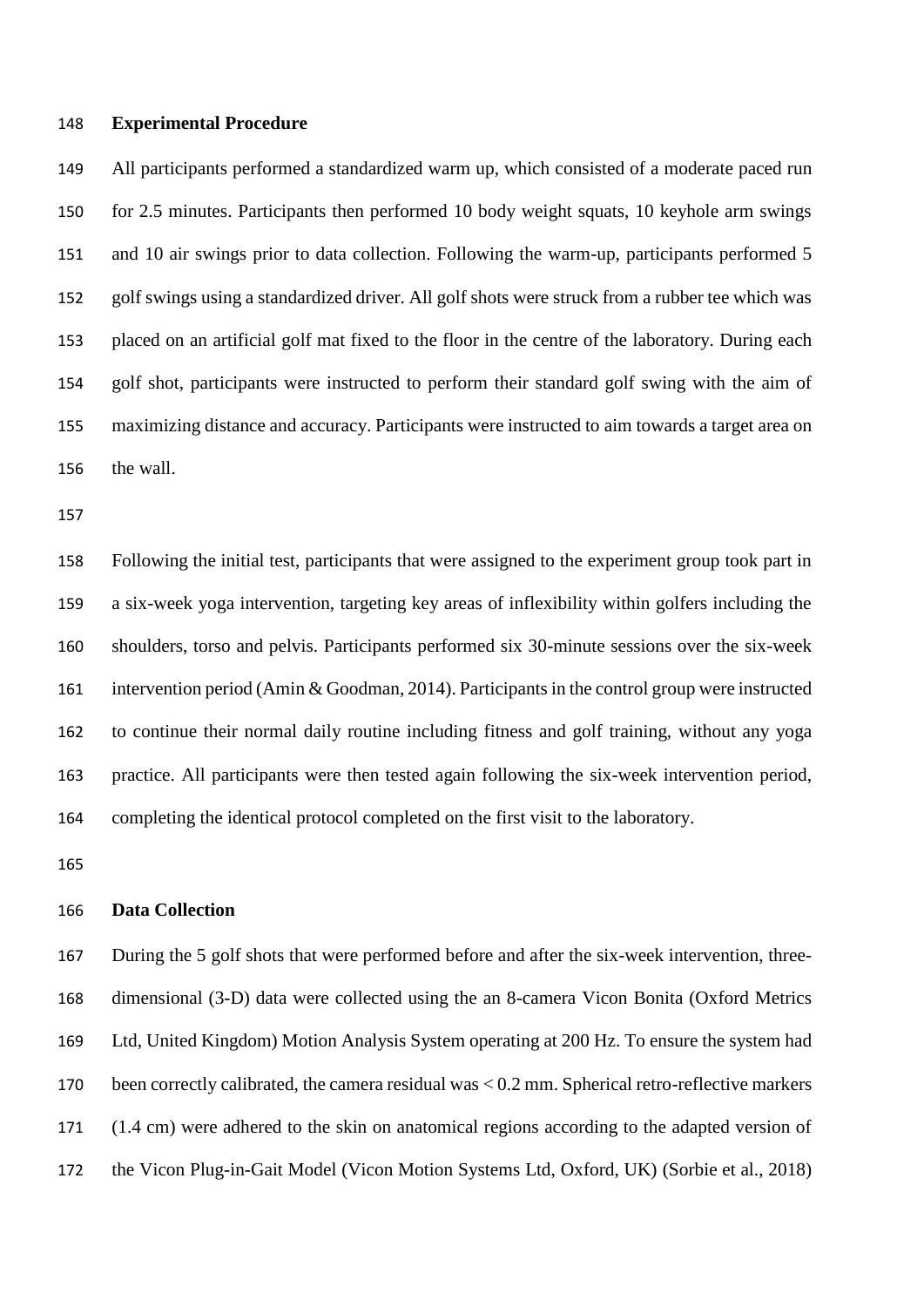using double-sided tape. To ensure accurate 3-D data collection, participants were asked to wear tight fitting shorts and their own golf shoes when performing all golf shots.

# **Data Reduction and Analysis**

 Following the labelling of all trials, the data was smoothed using a Butterworth filter (15 Hz) and exported to Microsoft Excel (version 2013). A multi-segment model used to analyse the X-Factor in the current study was developed using BodyBuilder (Oxford, UK) and used in Vicon version 2.7. This multi-segment model, which calculates the torso and pelvic separation, is suggested as a valid method of obtaining X-Factor values. A schematic representation of the model used in the current study has been previously published (Brown et al., 2013). The X- Factor stretch was calculated by subtracting the X-Factor at the top backswing from the maximum X-Factor value during the downswing. Other swing phases of interest included: lead arm parallel to the ground during the downswing, pre-impact (the point at the last 40 ms before impact), and impact (Figure 1) (Myers et al., 2008). These positions were determined from the position of the retro-reflective markers on the upper extremity (Myers et al., 2008). In order to measure the lead hand velocity (left marker (LFIN)), the frame at the lead arm parallel during the downswing, pre-impact and impact of the ball was identified. Following this, the XYZ data was calculated using the following equation:

191 *Absolute position* = 
$$
\sqrt{x^2 + y^2 + z^2}
$$

# **\*\*\*INSERT FIGURE 1 NEAR HERE\*\*\***

#### **Statistical Analysis**

 All calculations were performed on Microsoft Excel (version 2013) and SPSS (version 23). Normal distribution for all variables was assessed using the Shapiro-Wilk test. A null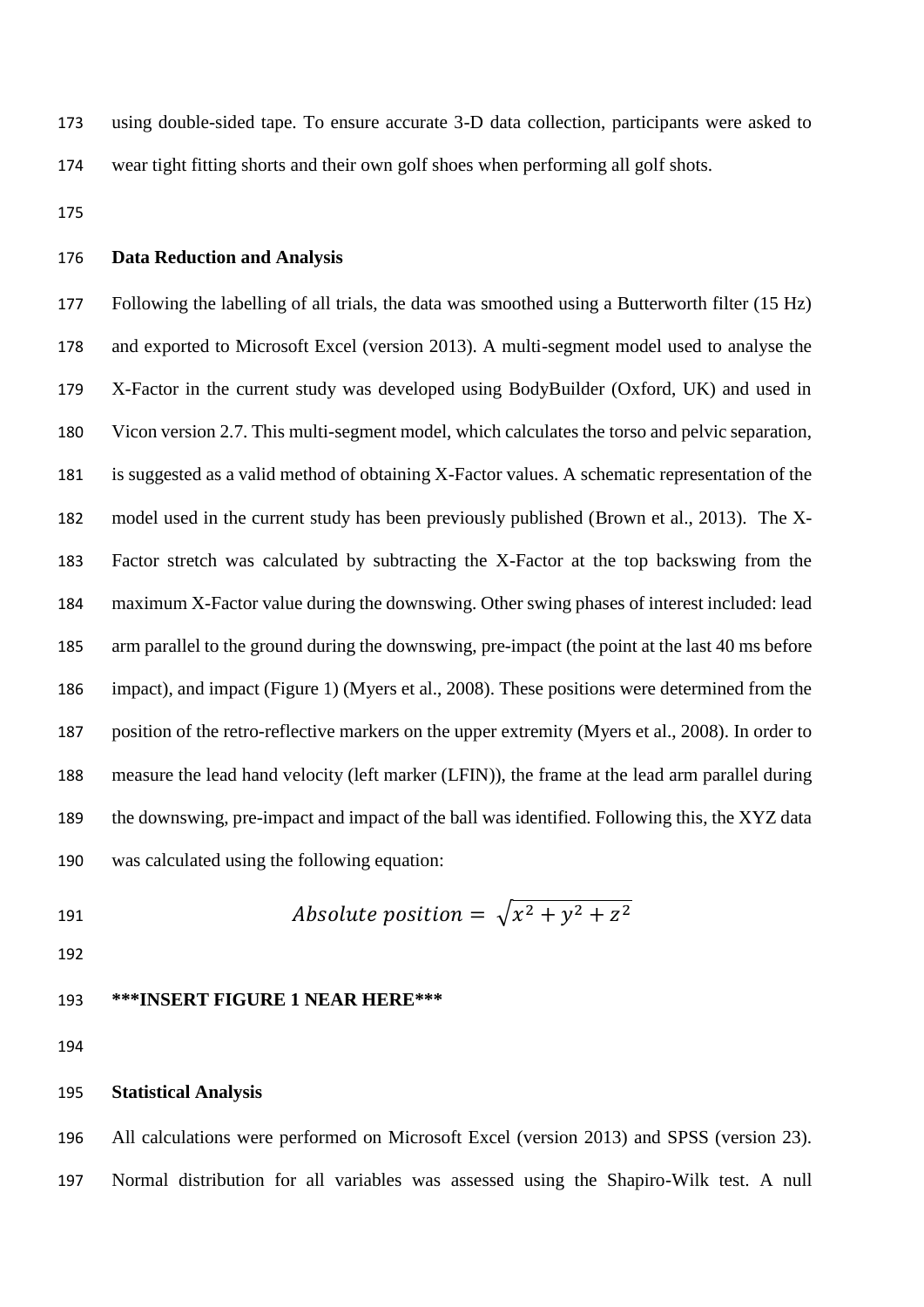hypothesis for the tests was accepted due to all P values being greater than 0.05. Upon this being determined, an unpaired T-Test was used to identify differences in swing mechanics data sets when measuring the effects of the yoga intervention. The unpaired T-Test measured the absolute differences between the pre and post measures and was selected due to the small 202 sample size used within this feasibility study.  $P \le 0.05$  was considered significant. In addition to the P value, effect sizes were calculated using Cohen's d method (Cohen, 1988). The following scale of thresholds was used to analyse the magnitudes of effect size: 0.80 large; 0.50 medium; and 0.20 small. Clinically meaningful data was calculated based on a previously used method (Liow & Hopkins, 2003), which was interpreted qualitatively as follows: <1%, almost certainly not; <5%, very unlikely; <25%, unlikely; 25–75%, possible; >75%, likely; >95%, very likely; and >99% almost certain.

#### **RESULTS**

# **X-Factor**

 Significant differences were observed for the X-Factor at the top of the backswing following 213 the completion of the yoga intention ( $P \le 0.05$ ) and a medium effect between groups was 214 observed ( $d = 0.50$ ). From a qualitative perspective, these results are very likely (96%) to be clinically meaningful (Figure 2).

#### **\*\*\*INSERT FIGURE 2 NEAR HERE\*\*\***

# **X-Factor Stretch**

 No significant differences were observed for the X-Factor stretch during the golf swing 221 following the completion of the yoga intention  $(P = 0.21)$ . A medium effect was observed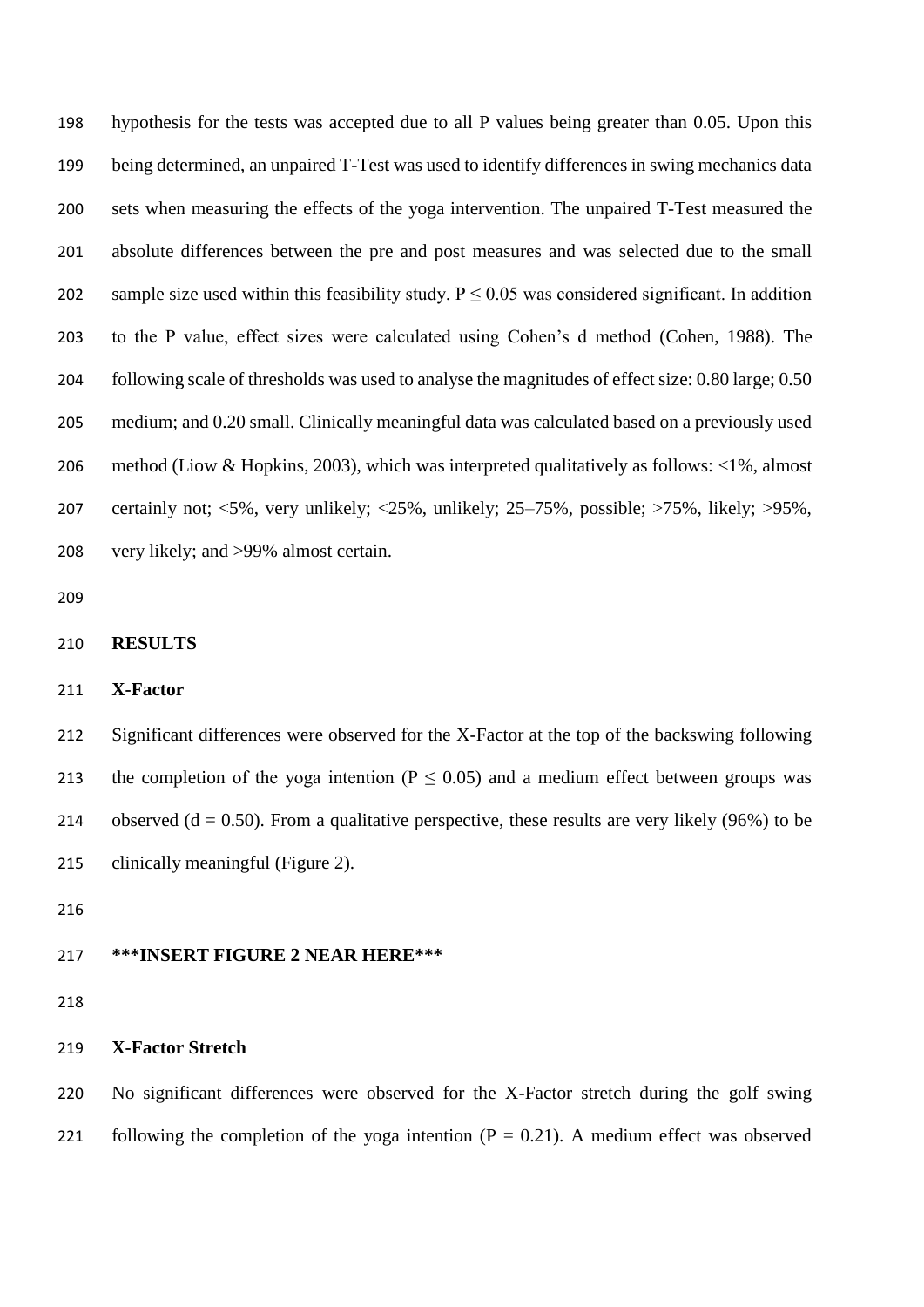222 between groups  $(d = 0.57)$ , however, these results are unlikely  $(30\%)$  to be clinically meaningful (Figure 3).

#### **\*\*\*INSERT FIGURE 3 NEAR HERE\*\*\***

# **Swing Mechanics**

 The means, standard deviations, group statistical differences, group effect sizes and qualitative chances for each of the variables assessed are displayed in Table 1. Specifically, angle of rotations of the pelvis and torso for the four phases of the golf swing are displayed in Table 1. In addition to the angles of rotation, hand velocities at the three latter stages of the golf swing are also displayed in Table 1.

## **\*\*\*INSERT TABLE 1 NEAR HERE\*\*\***

# **DISCUSSION**

 The aim of the current study was to evaluate the effectiveness of a six-week yoga training programme on golf swing mechanics. Specifically, the study aimed to describe the changes, if any, in the X-Factor and X-Factor stretch during the golf swings performed pre and post the six-week yoga intervention. Furthermore, the current study aimed to investigate the changes, if any, in pelvis and torso rotation and lead hand velocities during specific phases of the golf swing following the yoga intervention. It was hypothesized that swing mechanics when performing golf swings with the driver would improve following the yoga intervention due to the increased ROM. Additionally, due to this hypothesized increased ROM, it was hypothesized that lead hand velocity would increase throughout the latter phases of the golf swing. As a result of the findings of this feasibility study, the hypotheses in relation to ROM were partially accepted. Moreover, the hypotheses for lead hand velocity during the golf swing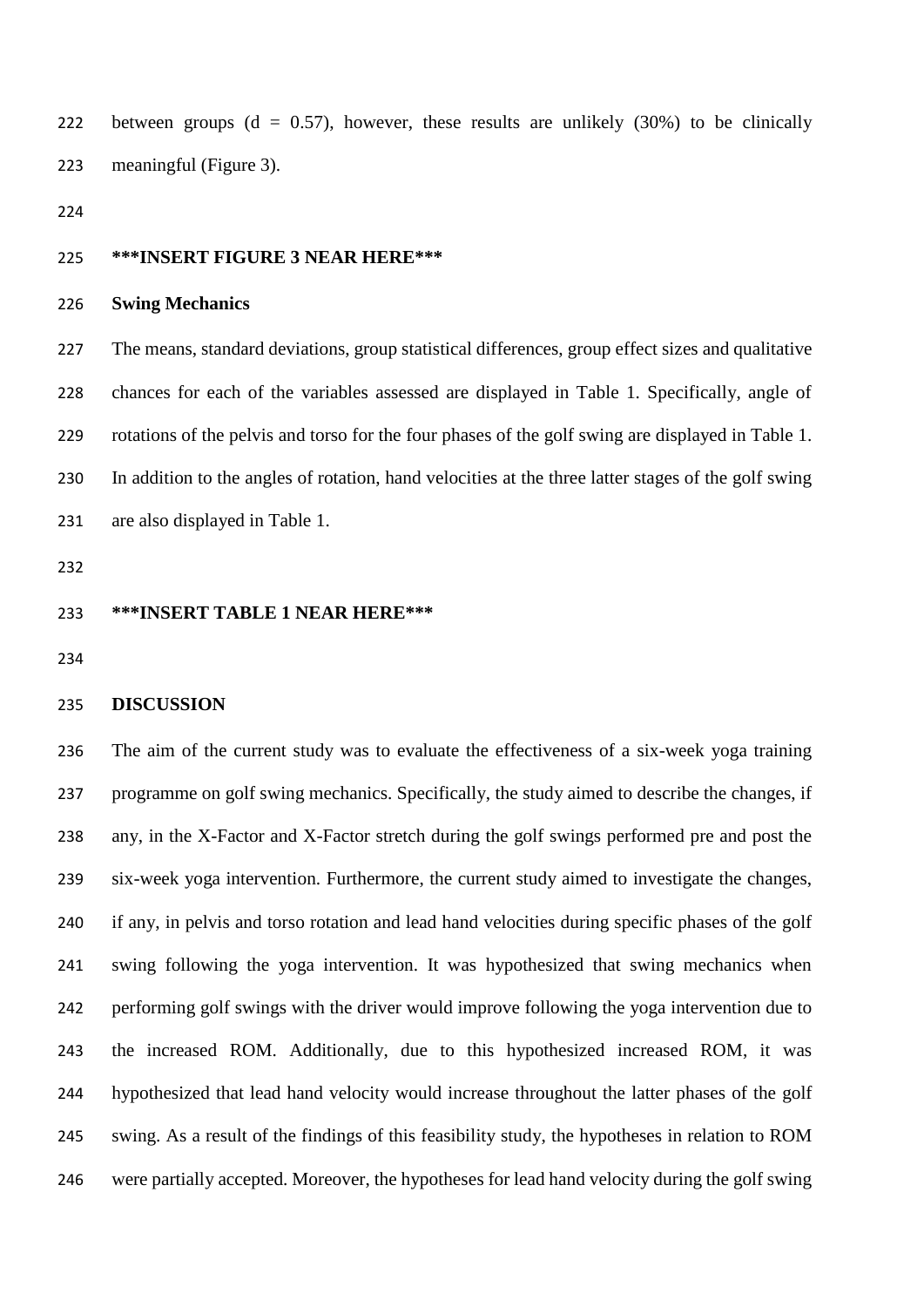were rejected. However, as discussed later in this section, these results have been rejected with caution.

 As previously discussed, scientific literature often describes the separation between the pelvis and torso at the top of the backswing as the X-Factor (Mclean & Andrisani, 1996). Whereas the X-Factor stretch refers to the separation of the pelvis and torso during the initial stages of the downswing (Mclean & Andrisani, 1996). From a biomechanics perspective, the correct pelvic and torso rotation throughout the golf swing is essential for maximising club head speed which, in turn, improves driving performance (Joyce, 2016). It has been previously reported that as the skill level of the golfer increases (lower handicap), pelvis rotation reduces at the top of the backswing and then increases during the downswing and impact phases (Myers et al., 258 2008). These researchers also reported that upper torso rotation during the four phases of the golf swing were similar when comparing skill level. Although the upper torso levels were similar between the different levels, the reduction in pelvic rotation resulted in greater upper torso-pelvic separation (Myers et al., 2008). It has been previously reported that the separation of the torso and pelvis requires a good level of flexibility and ROM, and is often attributed to lower handicap golfers (Lephart et al., 2007).

 The current study reported that several of the ROM measurements throughout the swing significantly increased following the six-week yoga intervention. Specifically, the X-Factor at 267 the top of the backswing significantly increased ( $P \le 0.05$ ) and a medium effect ( $d \ge 0.50$ ) was observed when comparing the yoga intervention group and control group. As a result of a qualitative analysis, these results are very likely to be clinically meaningful, which suggests 270 that the yoga intervention had a positive effect on the X-Factor. A similar medium effect  $(d \geq 1)$ 271 0.50) was observed within the X-Factor stretch, however no statistical significance ( $P > 0.05$ )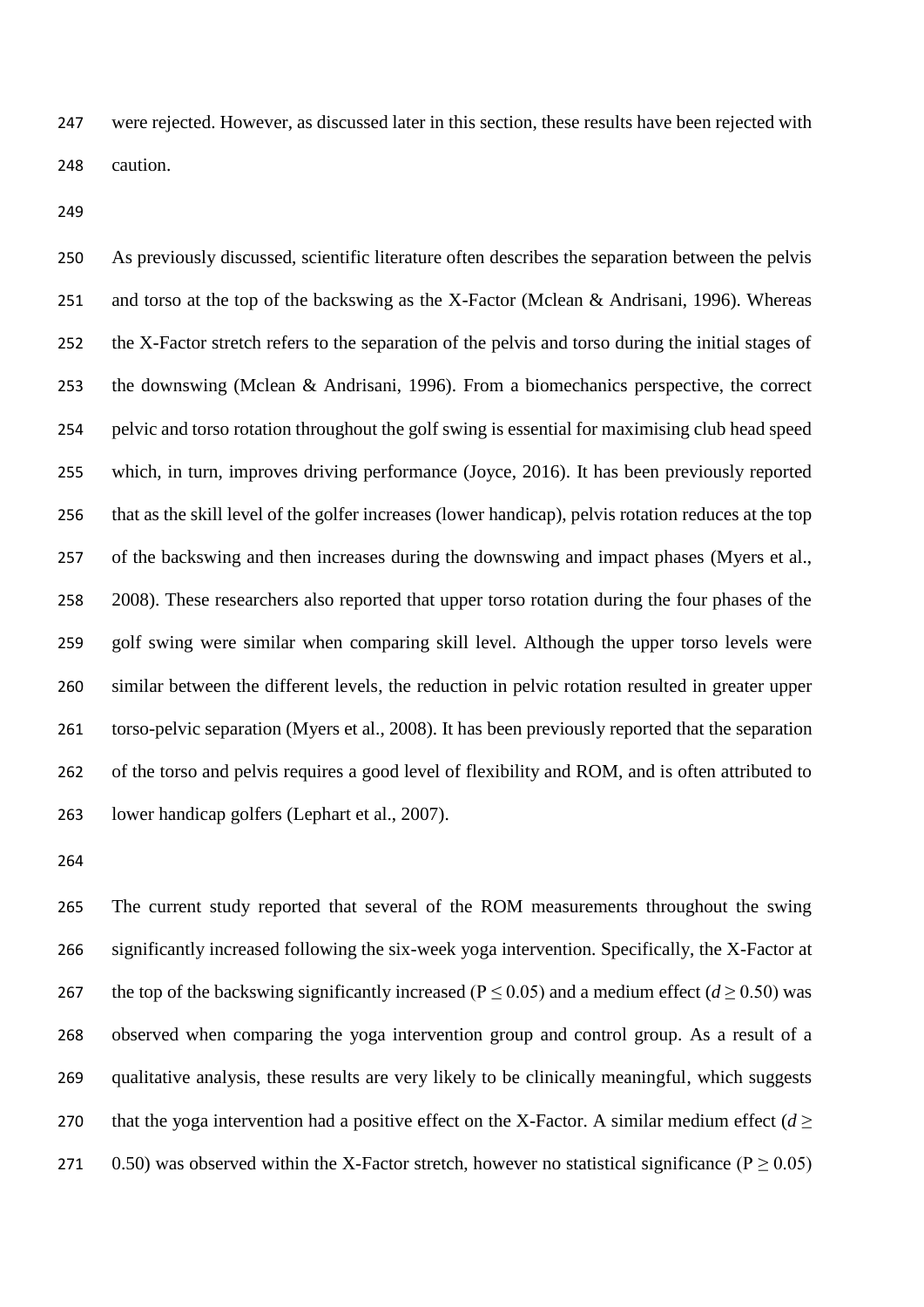was observed between groups. As a result of a qualitative analysis, these results are very unlikely to be clinically meaningful which suggests that the yoga intervention had no effect on 274 the X-Factor stretch. In relation to pelvis rotation, statistical significance ( $P \le 0.05$ ) was 275 displayed at all phases of the golf swing with the exception of the impact of the ball ( $P \ge 0.05$ ). 276 During the phases that were significant between groups, medium  $(d \ge 0.50)$  and large  $(d \ge 0.80)$  interactions were also displayed. These results in relation to the findings are either very likely or likely to be clinically meaningful (Table 1). For the torso rotation, no significant differences 279 were observed at any phases of the golf swing when comparing groups ( $P \ge 0.05$ ). As a result of the effect size measurements and qualitative analysis (Table 1), it was deemed that the six- week yoga intervention is unlikely to influence torso rotation during the golf swing. These findings enabled the experimental hypothesis in relation to ROM to be partially accepted. 283 Finally, no significant difference ( $P \ge 0.05$ ) was observed in lead hand velocity at any phases 284 of the golf swing, however, a medium effect  $(d \ge 0.50)$  was found at impact. As a result of these findings, in relation to lead hand velocity the second experimental hypothesis was rejected. However, this rejection is reported with caution due to the varying qualitative results (Table 1). These inconsistencies may be due to the small sample size used within this feasibility study.

 The current findings in relation to the X-Factor at the top of the backswing and torso-pelvis separation are in agreement with previous research that has investigated flexibility and ROM interventions (Amin & Goodman, 2014; Lephart et al., 2007). Specific to golf, Lephart et al., 293 (2007) reported a 6.8% increase (49.8 °  $\pm$  7.6 vs. 53.5 °  $\pm$  5.6) in the X-Factor following an 294 eight-week stretching programme which is similar to the 9.72% increase (51.9  $\degree$   $\pm$  8.7 vs. 57.2  $\degree$   $\pm$  5.9) observed in the current study. This increase in X-Factor displayed within the current study and the study by Lephart and colleagues is positive in relation to golf performance. It has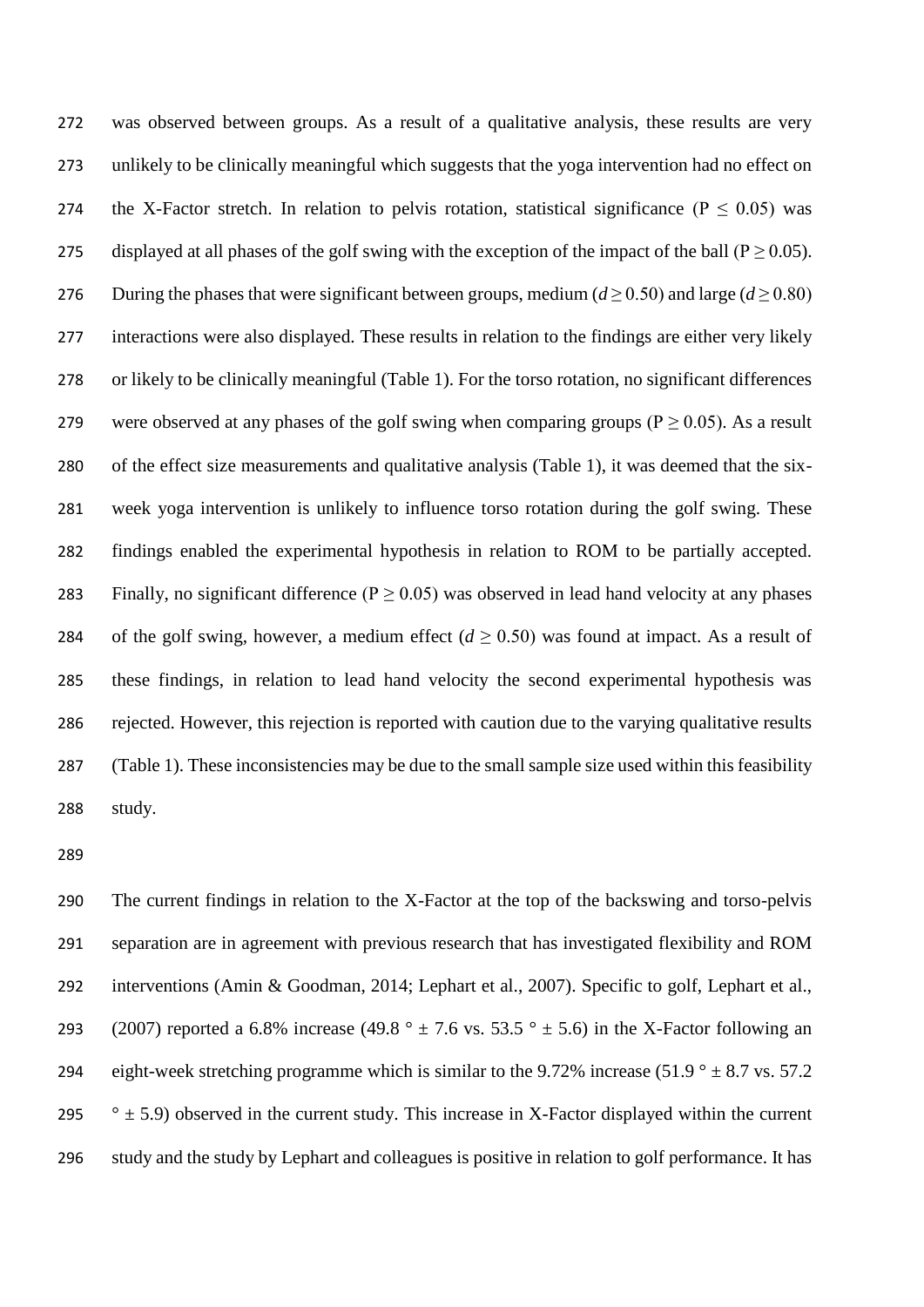been previously reported that an increase in X-Factor is correlated with skill level (Myers et al., 2008) and ball velocity (Chu et al., 2010). In relation to the pelvis rotation at the top of the 299 backswing, Lephart et al., (2007) reported a 13.4% reduction (-56.1  $\degree$   $\pm$  10.8 vs. -49.4  $\degree$   $\pm$  6.8) in pelvic rotation following the intervention. The current study reported a 7.7% reduction (-  $56.4^{\circ} \pm 10.6$  vs. -52.4  $^{\circ} \pm 9.9$ ) following the yoga intervention. In relation to golf performance, it has been reported that golfers that displayed reduced pelvis rotation at the top of the backswing also displayed greater carry distance (Lephart et al., 2007), ball velocity (Lephart et al., 2007; Myers et al., 2008) and club head velocity (Lephart et al., 2007). Subsequently, as the golf swing progresses to the downswing and impact phases, pelvis rotation increases when examining golfers with a greater ball velocity (Myers et al., 2008). These results are similar to the current study, where pelvic rotation increased during the downswing, pre-impact and impact phases of the golf swing following the six-week yoga intervention. Although the current study did not measure performance variables in relation to the golf club or golf ball, lead hand velocity was measured. Following the yoga intervention, lead hand velocity increased during the acceleration phase (6.9%), pre-impact phase (10.2%) and impact phase (5.9%). Although these increases appear to be positive in relation to golf performance, no significant changes were observed following the yoga intervention. However, as a result of the qualitative analysis, the lead arm results at the acceleration phase and pre-impact phase are likely to be clinically meaningful. These inconsistencies within the results of the current study and with the literature could also be due to the low sample size within the current study.

 In relation to the torso rotation at the top of the backswing, Lephart et al., (2007) reported a 319 3.8% reduction (-106.4  $\degree$  ± 9.5 vs. -102.6  $\degree$  ± 8.1), however, these changes were not significant. Similar to these results, the current study reported no significant changes and only small 321 interactions were observed following the six-week yoga intervention  $(-108.34 \degree \pm 15.4 \mathrm{vs.} -$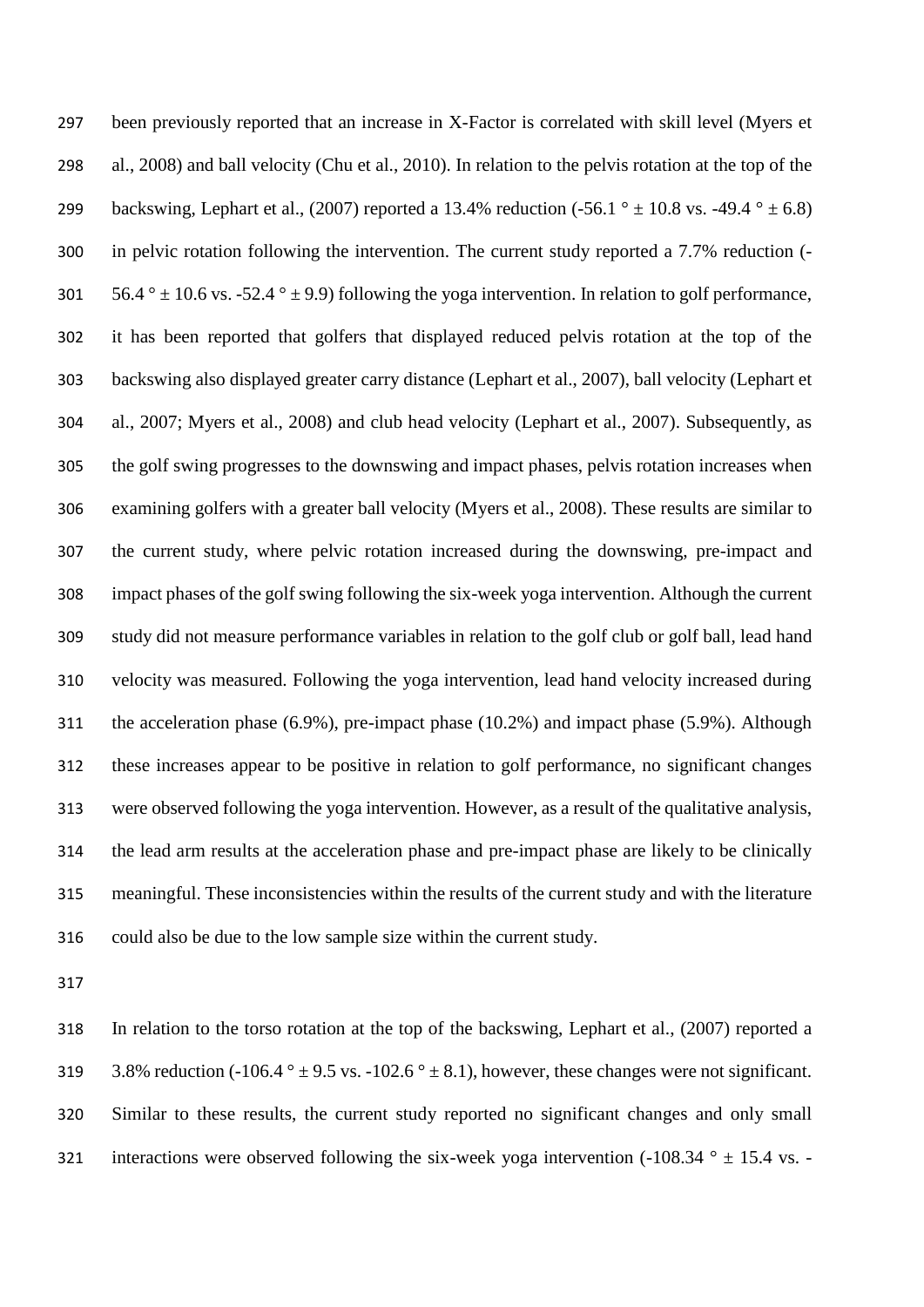322 108.57  $\degree$  ± 10.5). Although the torso rotation at the top of the backswing was not affected following the six-week yoga intervention, the decrease in pelvis rotation was greater than the change in torso rotation, which significantly increased the X-factor. Therefore, these findings suggest that a more stable torso will enable a greater torso-pelvic separation, resulting in improved swing mechanics (Lephart et al., 2007; Myers et al., 2008). These findings during the backswing were also consistent for the downswing, pre-impact and impact phases of the golf swing (Table 1).

 Although there are no previous scientific studies that have investigated the effect of yoga on golf swing mechanics, previous research has investigated the effect of yoga to increase ROM and flexibility. Amin & Goodman, (2014) reported that flexibility significantly improved following a six-week yoga intervention. Specifically, these researchers reported significant 334 increases in the sit and reach test (29.50 cm  $\pm$  7.08 vs. 30.87 cm  $\pm$  7.01) following a 6-week yoga programme. Although this study did not measure specific movements that are relevant to the golf swing, the two studies show that performing yoga over a six-week period can be an effective method to increase ROM and, therefore, can be a useful method when aiming to increase ROM during the golf swing.

 Due to the positive findings in relation to yoga and golf movement mechanics within this feasibility study, a full-scale trial is warranted. Therefore, as a result of the small sample size within this feasibility study, the current findings must be interpreted with caution as they may not be generalizable to a larger population. Furthermore, only low handicap golfers were tested in this feasibility study, therefore, the result may only be valid for this population. Although this skill level may be viewed as a limitation, technique variations within higher skilled golfers is reduced, which can be more beneficial when testing with a smaller sample size. As the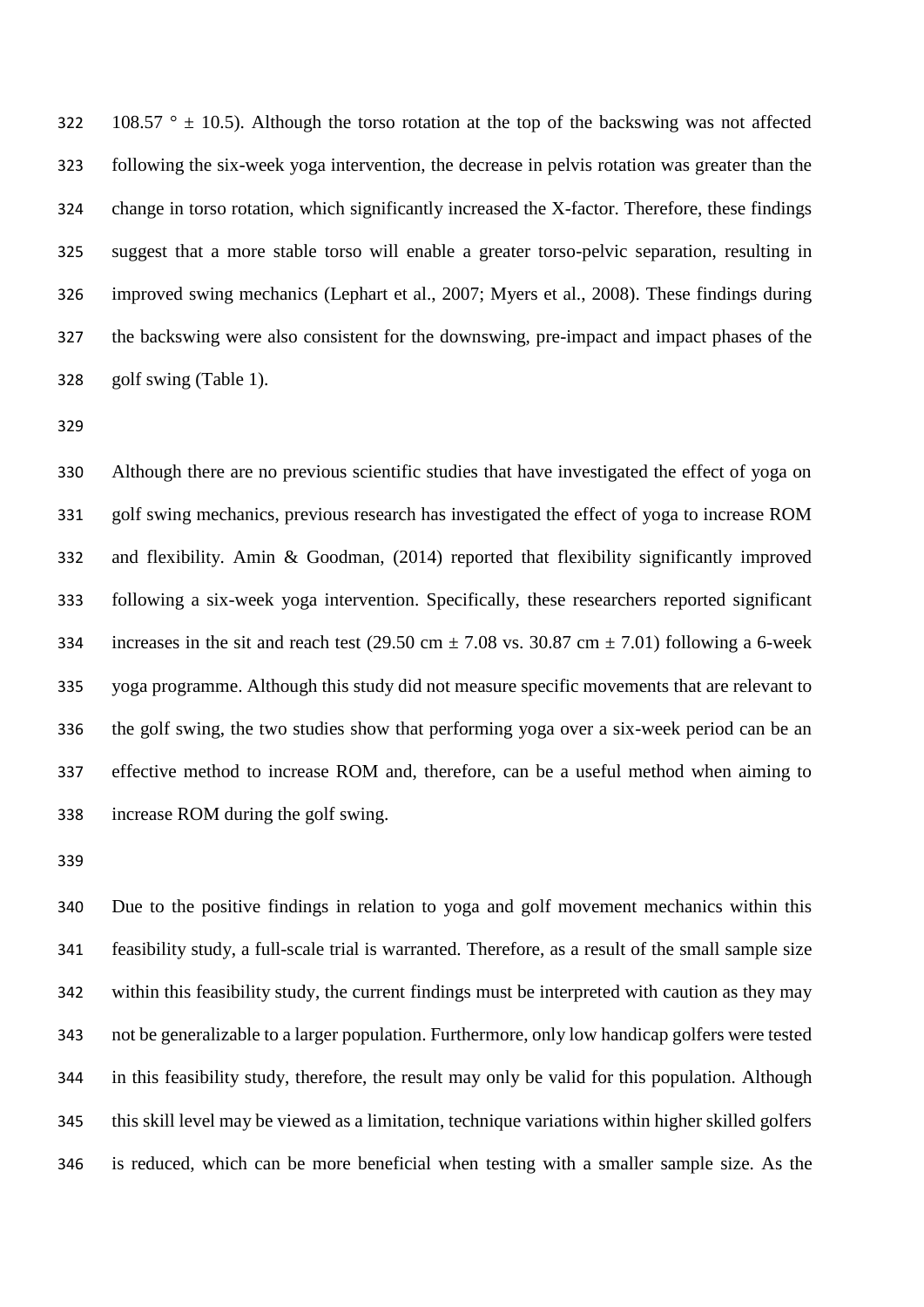current study was feasibility of the effect of yoga on golf swing mechanics, future studies should incorporate a larger sample size, include females within the sample and also include a greater variation of golfers. Furthermore, no performance variables in relation to the golf driver or the golf ball were measured during the testing of this study, only hand velocities were measured. Future studies examining the effect of a yoga intervention on golf performance should investigate performance variables such as club head speed, ball speed and carry distance in order to truly reflect performance.

# **CONCLUSION**

 The results of this feasibility study indicate that yoga may be a promising intervention in order to improve golf swing mechanics, with the aim of improving long game performance. Specifically, yoga training improves torso-pelvic separation which, in turn, can improve long game performance in golf. This feasibility study can inform future research designs and full- scale studies where researchers want to measure the effect of yoga on golf swing mechanics and golf performance variables. From the current findings, applied practitioners may wish to explore yoga as a training method in order to improve golf movement patterns, however, future research is required to confirm the effect of the use of yoga within the game of golf, with the aim of improving golf swing mechanics and golf performance variables.

#### **REFERENCES**

 Amin, D. J., & Goodman, M. (2014). The effects of selected asanas in Iyengar yoga on flexibility: Pilot study. *Journal of Bodywork and Movement Therapies*, *18*(3), 399–404. http://doi.org/10.1016/j.jbmt.2013.11.008

 An, J., Wulf, G., & Kim, S. (2013). Increased carry distance and X-Factor stretch in golf through an external focus of attention. *Journal of Motor Learning and Development*, *1*, 2–11.

 Briegel-Jones, R. M. H., Knowles, Z., Eubank, M. R., Giannoulatos, K., & Elliot, D. (2013). A Preliminary Investigation into the Effect of Yoga Practice on Mindfulness and Flow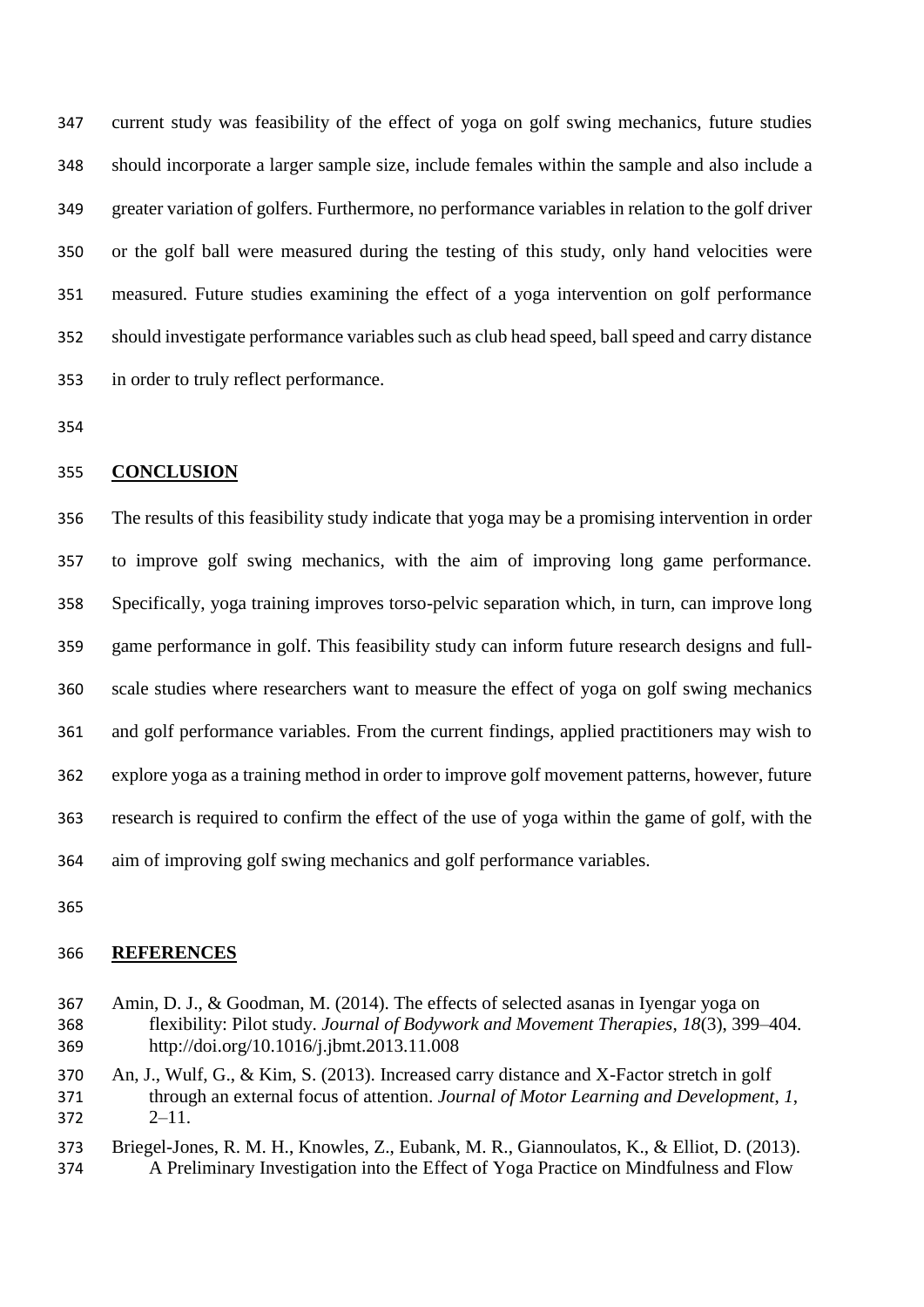- in Elite Youth Swimmers. *The Sport Psychologist*, *27*(4), 349–359.
- http://doi.org/10.1123/tsp.27.4.349
- Brown, S. J., Selbie, W. S., & Wallace, E. S. (2013). The X-Factor: an evaluation of common methods used to analyse major inter-segment kinematics during the golf swing. *Journal of Sports Science*, 31, 1156–1163.
- Bull, M., & Bridge, M. W. (2012). The Effect of an 8-Week Plyometric Exercise Program on Golf Swing Kinematics. *International Journal of Golf Science*, *1*, 42–53. http://doi.org/10.1017/CBO9781107415324.004
- Cheetham, P. J., Martin, P. E., Mottram, R. E., & St. Laurent, B. F. (2001). The importance of stretching the "X-Factor" in the downswing of golf: The "X-Factor Stretch." *Optimising Performance in Golf*, 192–199. http://doi.org/10.1039/b106052j
- Chettle, D. K., & Neal, R. J. (2001). Optimising performance in golf. In A. A. P. Ltd. (Ed.), *Strength and conditioning for golf.* (pp. 207–223). Brisbane.
- Chu, Y., Sell, T. C., & Lephart, S. M. (2010). The relationship between biomechanical variables and driving performance during the golf swing. *Journal of Sports Sciences*, *28*(11), 1251–1259. http://doi.org/10.1080/02640414.2010.507249
- Cohen, J. (1988). *Statistical power analysis for the behavioral sciences*. *Hillsdale* (2nd ed.). Erlbaum.
- Cole, M. H., & Grimshaw, P. N. (2008a). Electromyography of the trunk and abdominal muscles in golfers with and without low back pain. *Journal of Science and Medicine in Sport*, *11*(2), 174–181. http://doi.org/10.1016/j.jsams.2007.02.006
- Cole, M. H., & Grimshaw, P. N. (2008b). Trunk muscle onset and cessation in golfers with and without low back pain. *Journal of Biomechanics*, *41*(13), 2829–2833. http://doi.org/10.1016/j.jbiomech.2008.07.004
- Cools, A. M., Johansson, F. R., Cambier, D. C., Velde, A. Vande, Palmans, T., & Witvrouw, E. E. (2010). Descriptive profile of scapulothoracic position, strength and flexibility variables in adolescent elite tennis players. *British Journal of Sports Medicine*, *44*(9), 678–684. http://doi.org/10.1136/bjsm.2009.070128
- Doan, B. K., Newton, R. U., Kwon, Y.-H., & Kraemer, W. J. (2006). Effects of physical conditioning on intercollegiate golfer performance. *Journal of Strength and Conditioning Research*, *20*(1), 62–72. http://doi.org/10.1519/R-17725.1
- Draovitch, R., & Simpson, P. (2007). *Complete Conditioning for Golf*. Leeds: Human Kinetics.
- Farrally, M. R., Cochran, A. J., Crews, D. J., Hurdzan, M. J., Price, R. J., Snow, J. T., & Thomas, P. R. (2003). Golf science research at the beginning of the twenty-first century. *Journal of Sports Sciences*, *21*, 753–765. http://doi.org/10.1080/0264041031000102123
- Gothe, N. P., Kramer, A. F., & Mcauley, E. (2014). The effects of an 8-week hatha yoga intervention on executive function in older adults. *Journals of Gerontology - Series A Biological Sciences and Medical Sciences*, *69*(9), 1109–1116. http://doi.org/10.1093/gerona/glu095
- Hellström, J. (2009). Competitive Elite Golf. *Sport. Med.*, *39*(9), 723–741.
- http://doi.org/10.2165/11315200-000000000-00000 Henry, E., Berglund, K., Millar, L., & Locke, F. (2015). Immediate effects of a dynamic
- rotation-specific warm-up on x-factor and x-factor stretch in the amateur golfer. *The International Journal of Sports Physical Therapy*, *10*(7), 998–1007.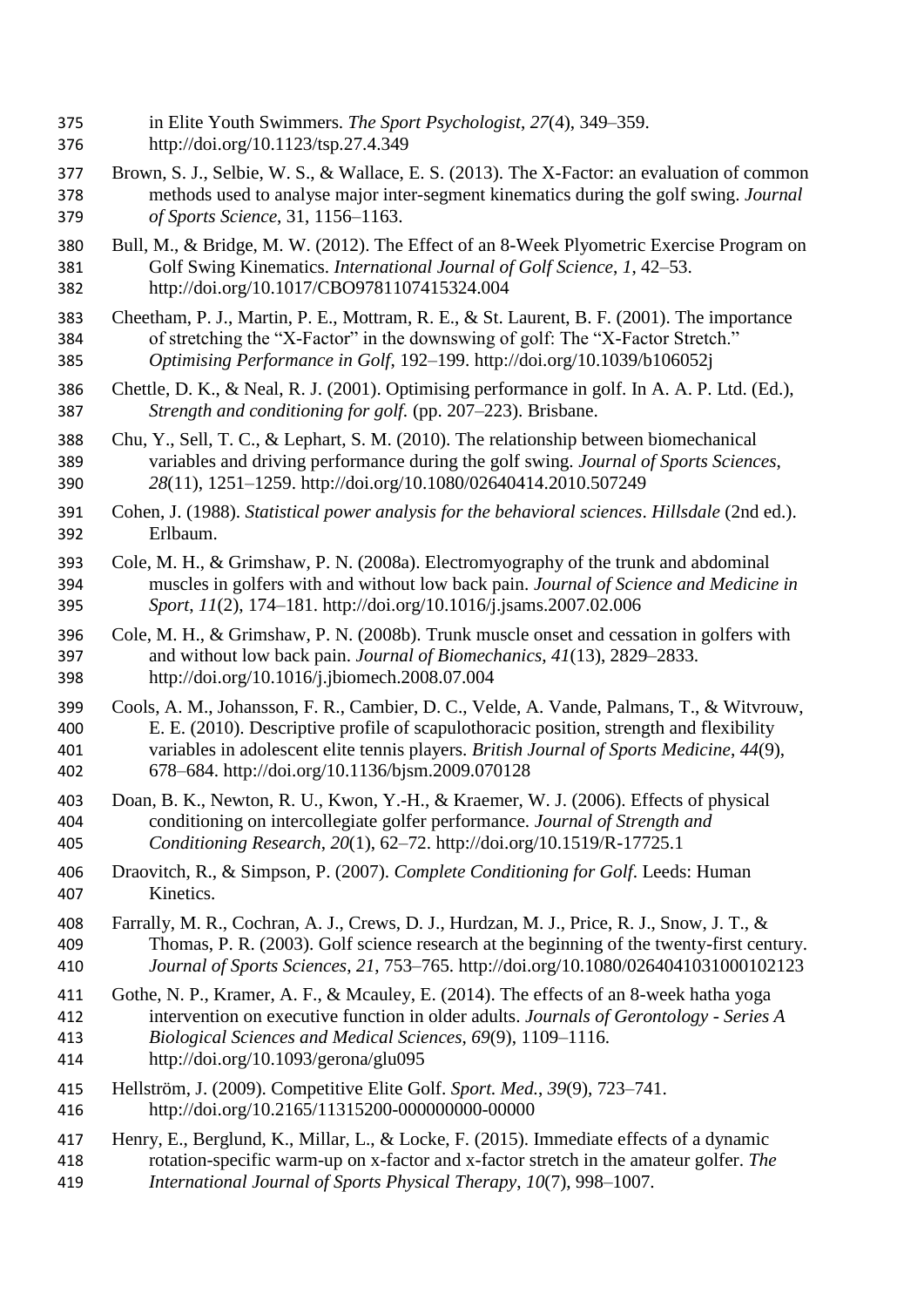- Joyce, C. (2016). An examination of the correlation amongst trunk flexibility, x-factor and clubhead speed in skilled golfers. *Journal of Sports Sciences*, 1–7. http://doi.org/10.1080/02640414.2016.1252052
- Joyce, C., Burnett, A., Cochrane, J., & Reyes, A. (2016). A preliminary investigation of trunk and wrist kinematics when using drivers with different shaft properties. *Sports Biomechanics*, *15*, 61–75.
- Keogh, J.W., & Hume, P. (2012). Evidence for biomechanics and motor learning research improving golf performance. *Sports Biomechanics*, *11*(2), 288–309.
- http://doi.org/10.1080/14763141.2012.671354
- Keogh, J.W., Marnewick, M. C., Maulder, P. S., Nortje, J. P., Hume, P. A., & Bradshaw, E. J. (2009). Are anthropometric, flexibility, muscular strength, and endurance variables related to clubhead velocity in low- and high-handicap golfers? *Journal of Strength and Conditioning Research*, *23*(6), 1841–1850.
- http://doi.org/10.1519/JSC.0b013e3181b73cb3
- Lehman, G. (2006). Resistance training for performance and injury prevention in golf. *The Journal of the Canadian Chiropractic Association*, *50*(1), 27–42.
- Lephart, S., Smoliga, J., Myers, J., Sell, T., & Tsai, Y. (2007). An eight-week golf-stretching exercise program improves physical characteristics, swing mechanics, and golf performance in recreational golfers. *Journal of Strength and Conditioning Research*, *21*(3), 860–869. http://doi.org/10.1519/R-20606.1
- Lindsay, D. M., & Horton, J. F. (2006). Trunk rotation strength and endurance in healthy normals and elite golfers with and without lower back pain. *North American Journal of Sports Physical Therapy*, *1*(2), 80–89.
- Liow, D. K., & Hopkins, W. G. (2003). Velocity specificity of weight training for Kayak Sprint performance. *Medicine and Science in Sports and Exercise*, *35*(7), 1232–1237. http://doi.org/10.1249/01.MSS.0000074450.97188.CF
- Mclean, J., & Andrisani, J. (1996). *The X-factor swing: And other secrets to power and distance*. New York: Harper Collins.
- Myers, J., Lephart, S., Tsai, Y.-S., Sell, T., Smoliga, J., & Jolly, J. (2008). The role of upper torso and pelvis rotation in driving performance during the golf swing. *Journal of Sports Sciences*, *26*(2), 181–188. http://doi.org/10.1080/02640410701373543
- Sell, T. C., Tsai, Y. S., Smoliga, J. M., Myers, J. B., & Lephart, S. M. (2007). Strength, flexibility, and balance characteristics of highly proficient golfers. *Journal of Strength and Conditioning Research*, *21*(4), 1166–1171. http://doi.org/10.1519/R-21826.1
- Sorbie, G. G., Gu, Y., Baker, J. S., & Ugbolue, U. C. (2018). Analysis of the X-Factor and X- Factor stretch during the completion of a golf practice session in low-handicap golfers. *International Journal of Sports Science & Coaching*, *0*(0), 1–7. http://doi.org/10.1177/1747954118791330
- Tilley, N. R., & Macfarlane, A. (2012). Effects of different warm-up programs on golf performance in elite male golfers. *The International Journal Fo Sports Physical Therapy*, *7*(4), 388–395.
- Young, W., Clothier, P., Otago, L., & Liddell, D. (2004). Acute effects of static stretching on hip flexor and quadriceps flexibility, range of motion and foot speed in kicking in football. *Journal of Science and Medicine in Sport*, *7*(1), 23–31.
- Zheng, N., Barrentine, S., Fleisig, G., & Andrews, J. (2008). Kinematic analysis of swing in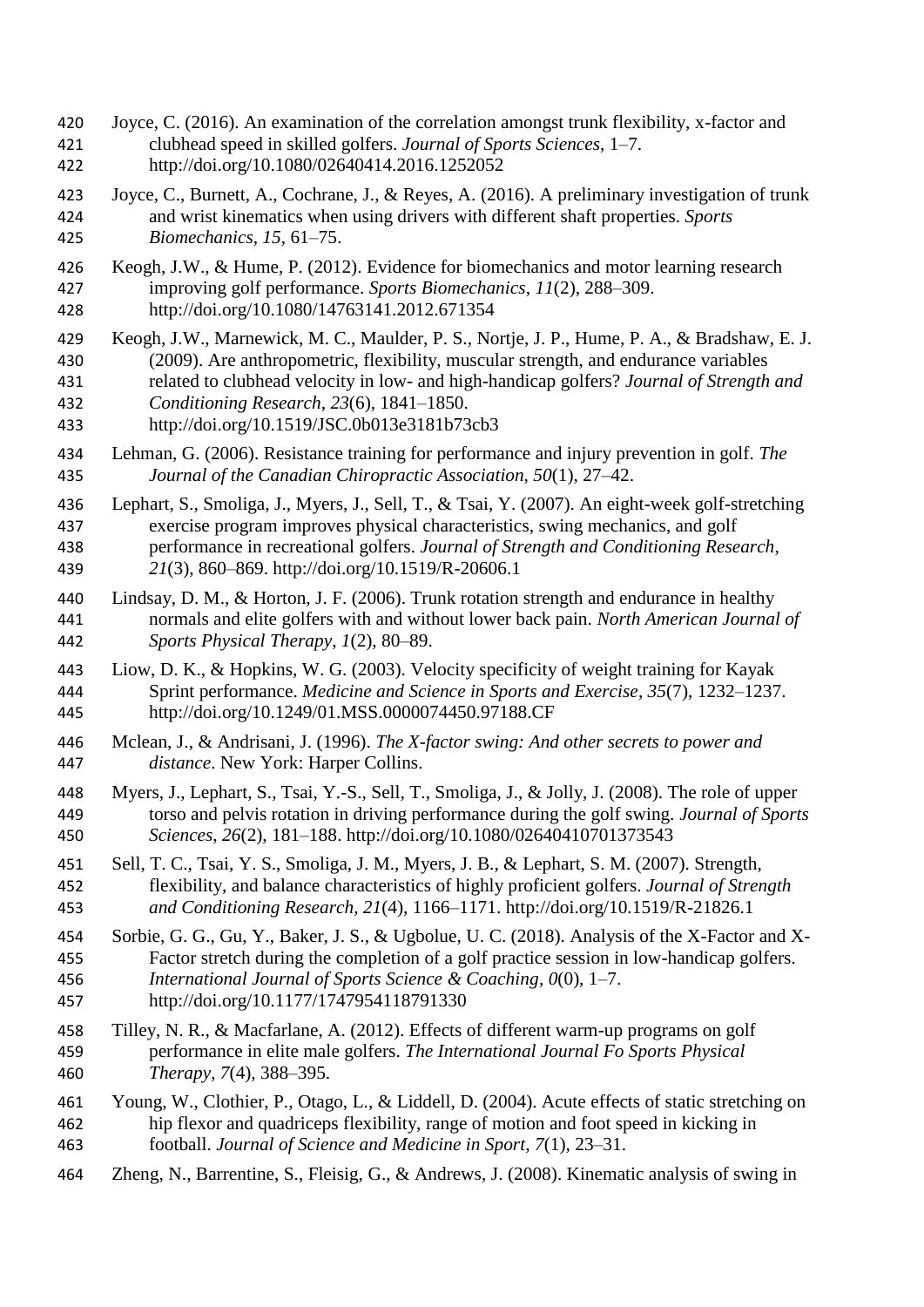pro and amateur golfers. *International Journal of Sports Medicine*, *29*(6), 487–493.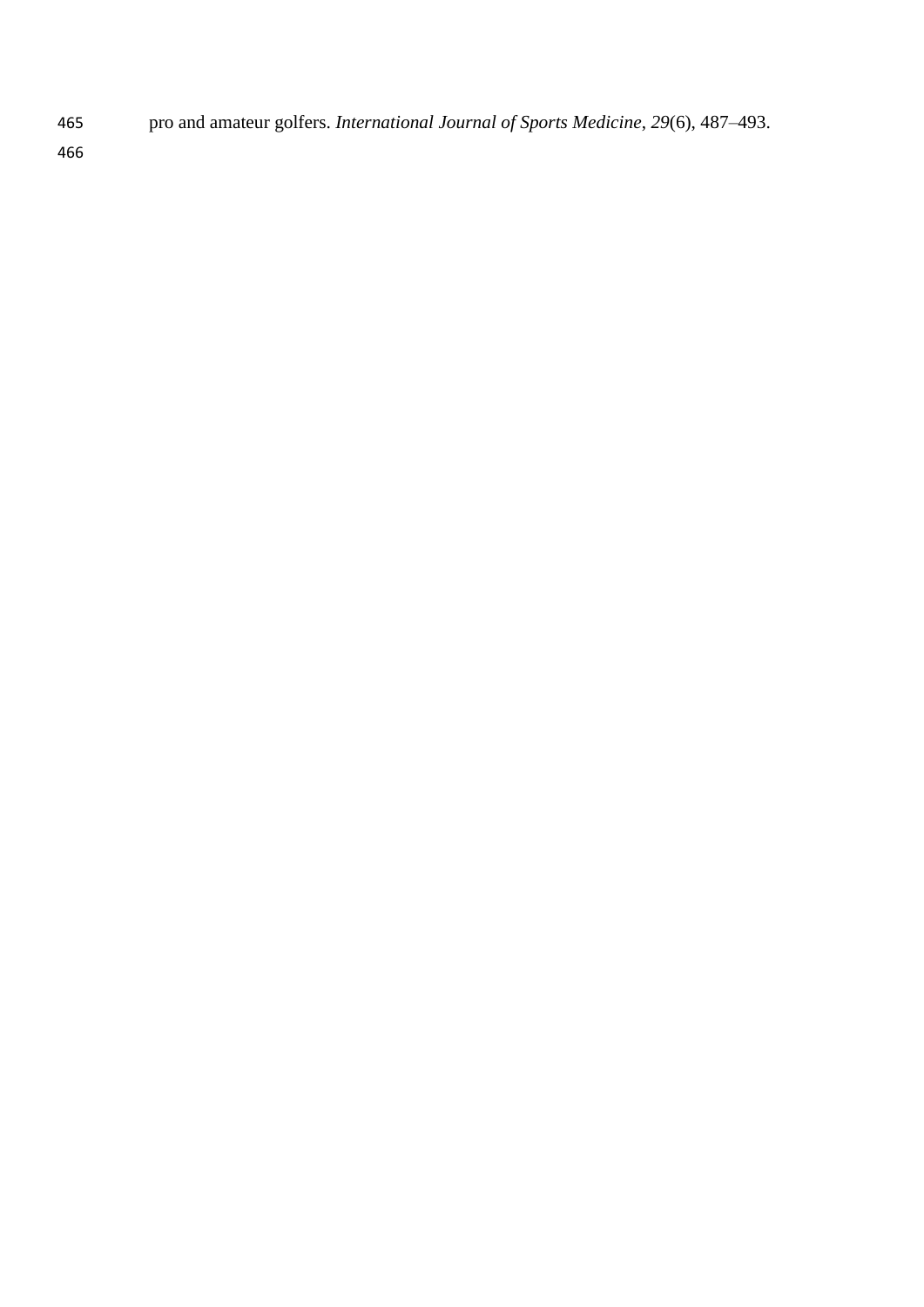

**Figure 1:** Silhouette description of the phases of the golf swing.  $1 -$  Set-up position,  $2 -$  Top of the backswing, 3 – Lead arm parallel to the ground during the downswing, 4 – Pre-impact (the point at the last 40 ms before impact),  $5 -$  Impact of the golf ball.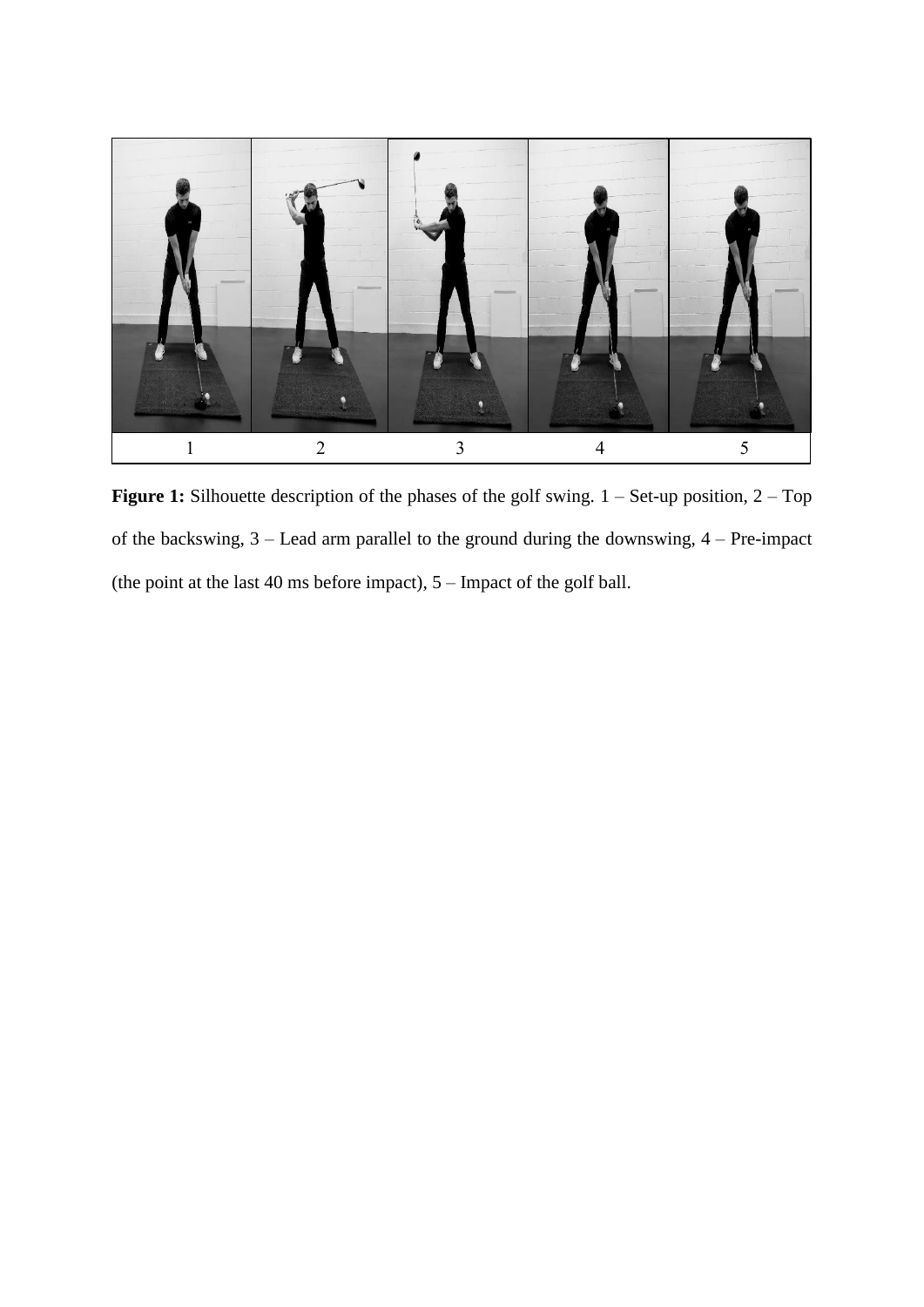

**Figure 2:** X-Factor at the top of the backswing for the yoga intervention group and the control group. Note: Statistical significance is shown with  $*(P \le 0.05)$ .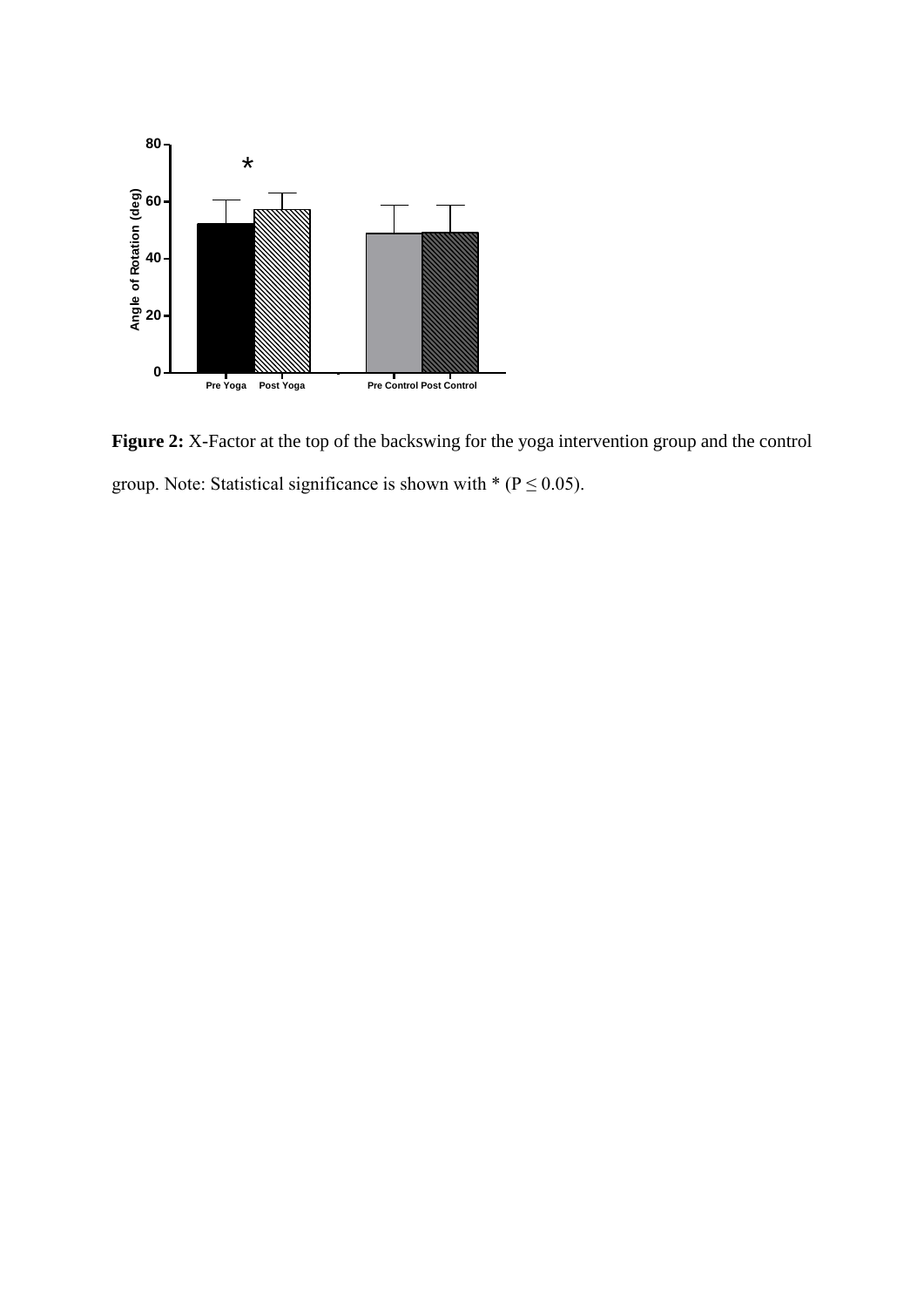

Figure 3: X-Factor stretch for the yoga intervention group and the control group.